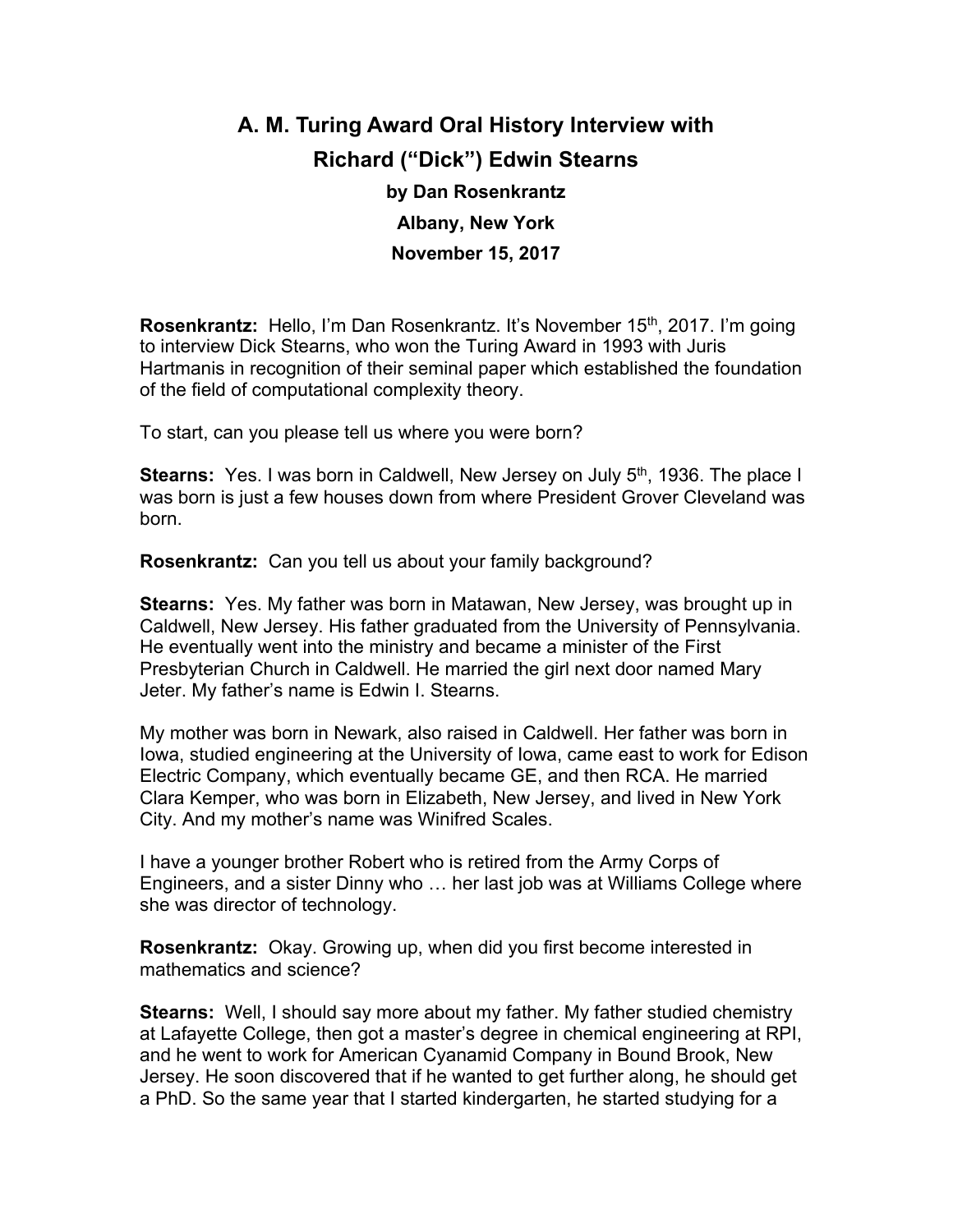PhD at Rutgers. So it's always been almost assumed that a PhD is your academic goal. My mother was a chemistry major at Swarthmore College. She was the only woman chemistry major there. She learned a lot of mathematics, which she was able to discuss mathematics with me as I was growing up. My father was an amateur ornithologist, well-known in New Jersey.

So there was a lot of exposure to science within my family as I grew up through grammar school and middle school in North Plainfield, New Jersey. There were several books in our home library on mathematics. One was Courant and Robbins' *What is Mathematics?* and a book by Gamow on *One Two Three . . . Infinity*. At some point, they also acquired a little book by Williams called *The Compleat Strategyst*, where they discussed two-person zero-sum games.

I remember a few instances with my mother regarding mathematics. One instance, there was a fad in the school at one point where you had this… they called a "Sixteen Puzzle," where you slide pieces around on a four-by-four grid. There was a booklet that listed different things you could do, like the numbers in sequence or the odd numbers then all the even numbers. Then the last one was called "Impossible." There were some people who claimed they had gotten the "Impossible." The only real way of getting that is cheating, take all the pieces out and put them back together in a different order. Well, my mother explained to me that that was impossible because you could only do even permutations. So at that point, I learned something about permutations.

Another incident that comes to mind is I was interested in probabilities, having rolled dice and moved pieces around a game board. So I asked my mother about probability and she had a book which explained the elementary principles of probability. That was my background through middle school.

Then we moved from North Plainfield to Plainfield, because they wanted a little bigger house since my sister had come along, and I went to Plainfield High School. My education there was great, particularly in mathematics. I remember the algebra teacher I had as a freshman, she always insisted that you always explain what you're doing in terms of operations. So, if you were solving an equation for example, you're supposed to say, "Well, now I'm subtracting something from both sides of the equation," and that sort of discipline instilled some appreciation.

Then after that, I took advanced math for three years under a teacher named Art Smith. He covered all the topics that one would… trigonometry, geometry, a little bit of calculus. So I was well prepared. Not only that, but found a great interest in math, but I was also well prepared for when I got to college.

**Rosenkrantz:** Was math your favorite subject in high school and were there any subjects that you hated?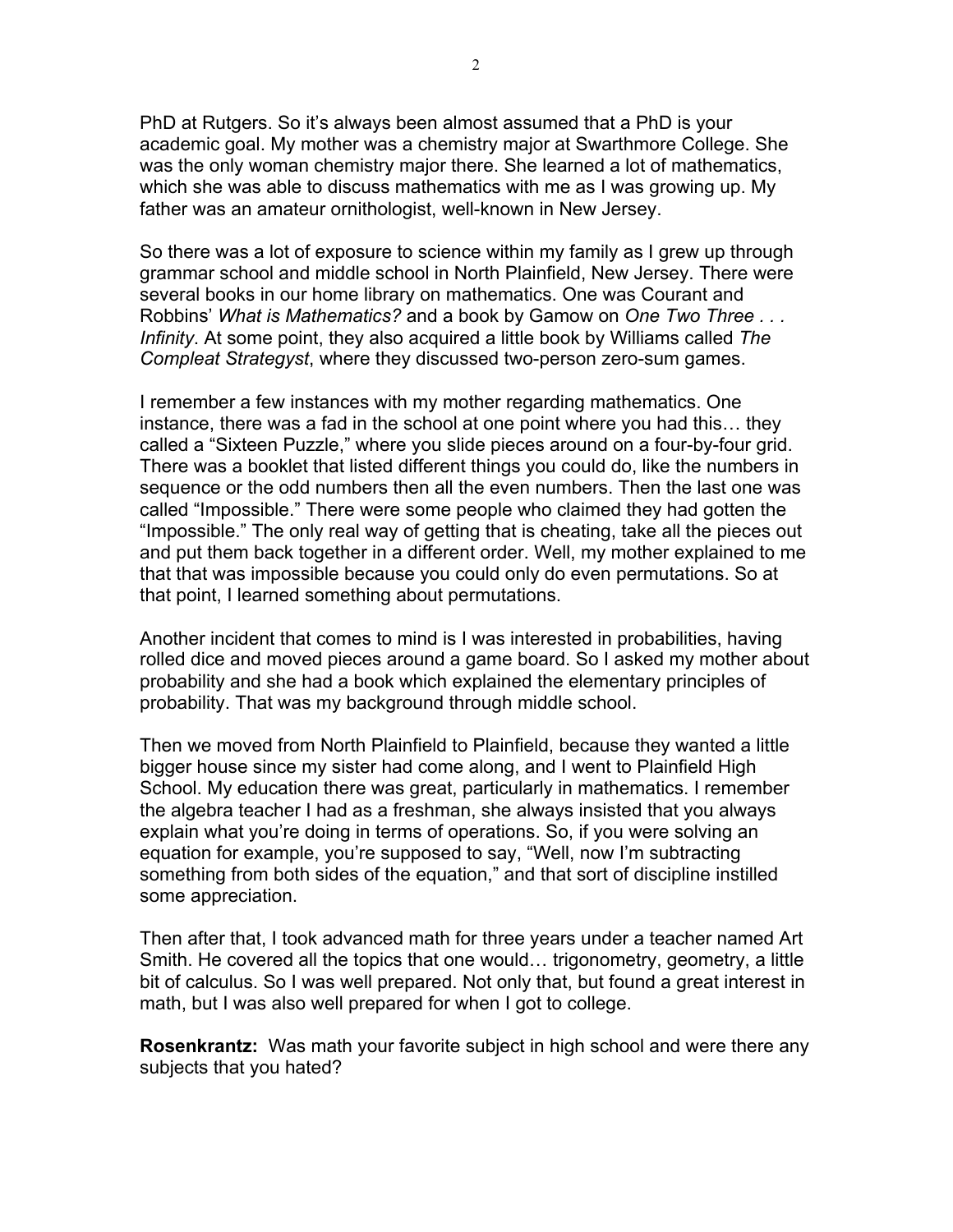**Stearns:** Math was my favorite subject. My only thing I really didn't like was spelling. There was no course in spelling, but in English, they give a list of spelling words to learn, a hundred words and you're supposed to get 95 of them. I took that test and got close to, a little over 95 I think. I tried to take it again to get a higher score, but I got a worse score, so I had to take it a third time. So yeah, spelling was my least favorite.

**Rosenkrantz:** Was there any course you hated in college?

**Stearns:** Yes. German was my downfall. [laughs] I really struggled with that, *[0:10:00]* even had to repeat it a semester. When I took the second year, there was a book with scientific… chapters on science, and one of the things that was supposed to be on the test was to translate a passage from that book. Well, I spent hours and hours until I knew sort of the translation by heart.

Anyway, I got through the second year of German actually with B's, but it with a great struggle.

**Rosenkrantz:** After high school, why did you decide to attend Carleton College?

**Stearns:** Well, that's another instance where chance events occurred. I knew that I should go to a small liberal arts co-ed college, since I was very introverted and I thought that would be best for me. And, of course, my mother had gone to such a college, Swarthmore. Had nature taken its course, I probably would have gone there. But my father got transferred to Chicago, and my uncle had come over, as he often did, and they said, "Well, maybe you should think about something in the Midwest." My uncle suggested Carleton College, so I sent away for the information. Although the distance been Carleton in Northfield, Minnesota and Chicago was still quite a ways, I was attracted to it. And, after a great struggle, and I had never actually had a visit to Carleton, but something about it appealed to me and I decided to go there. So sight unseen, I picked Carleton and went there and it was a great experience for me.

**Rosenkrantz:** Can you describe your experience at Carleton?

**Stearns:** Yes. A number of things come to mind. First thing, during my freshman year, I got acquainted with another student, Roger Kirchner, who was also very interested in math and a top-notch student. We became best friends. We had a lifetime friendship, which turned out to be important in several ways later on.

When I got to the end of my sophomore year, I had to pick a major. Well, because of the courses I had taken, I had two options, one to be a chemistry major and one to be a math major. I was a little bit concerned whether as a mathematician I could make a living. I went to the head of the department and asked him how I could make a living, and he said yeah, he knew somebody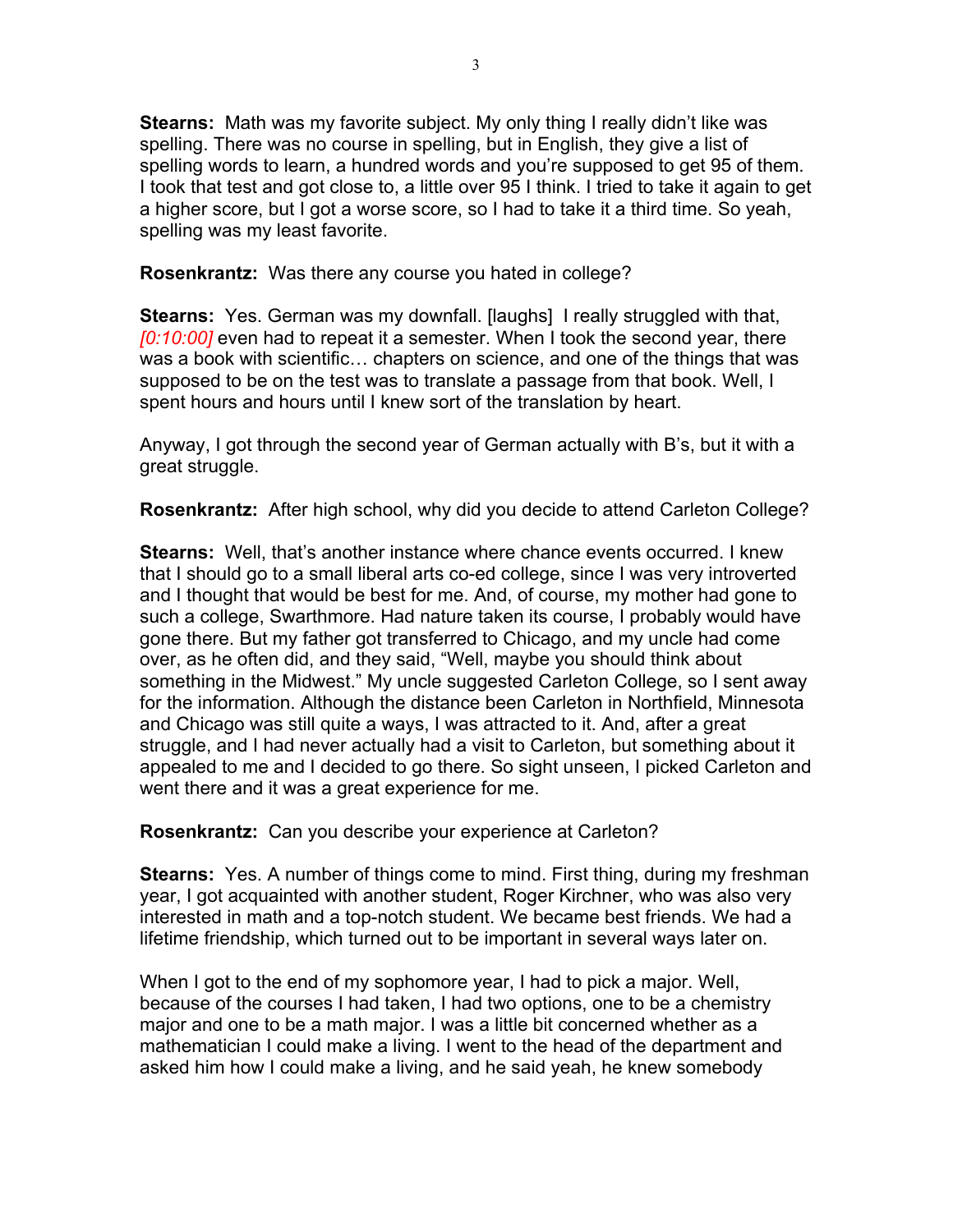who'd got a job and basically said yes, I could. Of course, math was my first love, so I signed up to be a math major.

That summer after my sophomore year, I wanted to take a book home from the math library over the summer to read. I picked out von Neumann and Morgenstern's books on *Theory of Games and Economic Behavior*. I was really impressed, by the way, starting from very scratch, they'd built up a model of games. I thought that's kind of the way math should be carried out. You think if you carefully work out your model, hopefully reflecting as much as you can of the real world and then work from there. So I felt very enlightened by that book.

Well, they had an arrangement where, your senior year, you could write a thesis, or a paper, do something of that ilk, and if you succeeded in doing that, you would graduate "with honors". Kind of an alternative was doing well on your final oral exam and you would graduate "with distinction". Well, I thought graduating with honors and having written something would be better, so I did something involving graph theory and Arrow's paradox.

Arrow's paradox says, given preferences of voters, there is no fair way of coming to a group decision. I analyzed and said, "Well, what if we have just three people and their preferences amongst three candidates was equally likely? What is the probability that there was an outcome agreeable to all the three people?" Well, the math department – probably the chairman, Ken May – said, well, I should write that up and submit it to the *Math Monthly*. So I did that and that became my first mathematical publication.

**Rosenkrantz:** Did any of your college friends also pursue careers in math or computer science?

**Stearns:** Yes. My friend Roger went to Harvard to get a PhD. There were two other very good math students in the class. One of them also went on to Harvard. The other one went on to medicine. The number of math majors at that time was something like 11 or 12. The others did not go for PhDs. I think some of them went into math education.

**Rosenkrantz:** Why did you choose Princeton for your graduate study?

**Stearns:** Well, that was due to another chance event. The chairman of the department at Carleton, Ken May, knew John Kemeny, who was at Dartmouth. He wrote a famous textbook and was instrumental in setting up the computer system at… Well, he basically invented the language BASIC. But anyway, he came to visit Carleton and he described the math department at Princeton in such glowing terms that persuaded me that that's where I ought to go.

**Rosenkrantz:** Who was your PhD advisor at Princeton and what was your thesis topic?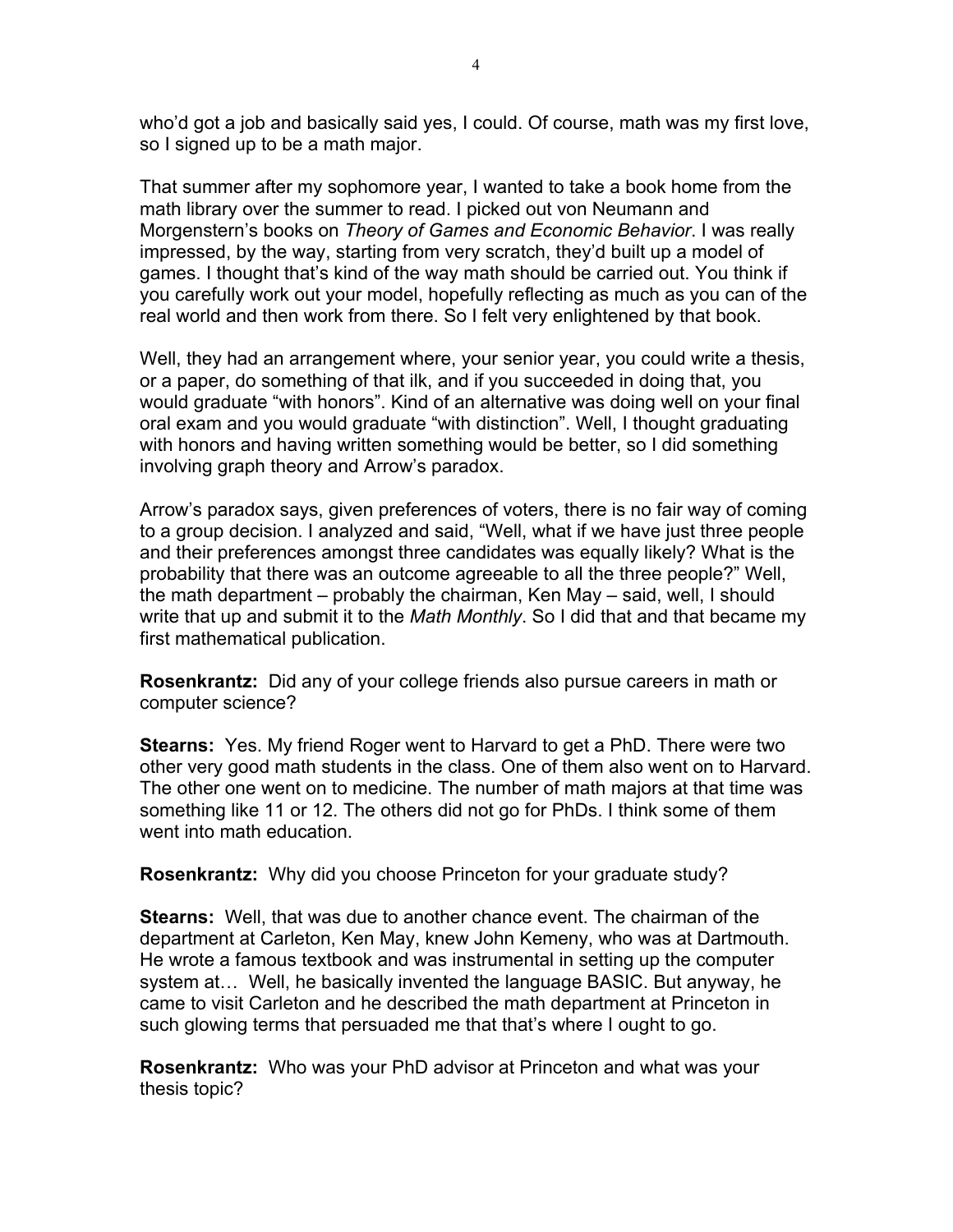**Stearns:** Well, *[0:20:00]* my thesis advisor was Harold Kuhn, who did a very famous piece of work in game theory on games with perfect recall. Now at Princeton, of course Princeton happened to be the place where game theory… the origin of game theory from von Neumann and Morgenstern… Of course, von Neumann by that time had passed away, but Morgenstern was there in the economics department. Just in the Princeton bookstore, there were a number proceedings on game theory. I was interested, so I read all that stuff. That made me want to study game theory for a thesis, so I asked Kuhn to be my advisor and he agreed.

But he did not suggest a topic. He said, "Well, you ought to do something that you're… find out what you're good at and do that." He gave me good advice on writing a thesis and what style to use in expressing theorems and to include a lot of English in your statements rather than math. And he introduced me to game theorists as they came through.

Well, another chance event. Bob Aumann was visiting Princeton in something in connection with Morgenstern. He had an office in the… There was a consulting firm called Mathematica, and they gave him an office. His office was there. It's a little bit fuzzy on exactly how he was associated with Princeton. Anyway, he had some suggestions as to what to work on. I picked one of the topics he suggested, which was *Three Person Cooperative Games without Side Payments*, the objective being to find all of von Neumann–Morgenstern, solutions to those. After he got me started, he had made sure I understood the first paper that he had written, and I was able to improve one of his proofs, which satisfied him that I understood the material.

So I went and worked on that problem. After I had solved it, I told him, "Well, now I have the answer." He said, "Alright. Well, explain it to me." We set up a time at the university where there was a blackboard and things, and I started explaining it to him. Well, I had only a few pages of notes on this thing, but after discussing it already for an hour, I wasn't done, so we scheduled a second hour. Well, about the end of that hour, I discovered there was one case I hadn't covered, so we met for the third hour and I fixed that case, I analyzed that case, and he was satisfied.

I think that was really an examination on my thesis, because although Kuhn was helpful particularly in some of the early chapters and spotted a couple spelling mistakes which had to be changed… In those days, you made your copies with carbon paper, so certain words you have to erase. I was making three carbon copies because I had to hand in two copies of the thesis, I wanted one for myself, and I wanted one for Bob Aumann. So I had to make all those spelling changes.

So yeah, I passed and then I passed the exam, the committee. Well, later on, when I was going over the thesis to write the paper on it, I discovered one page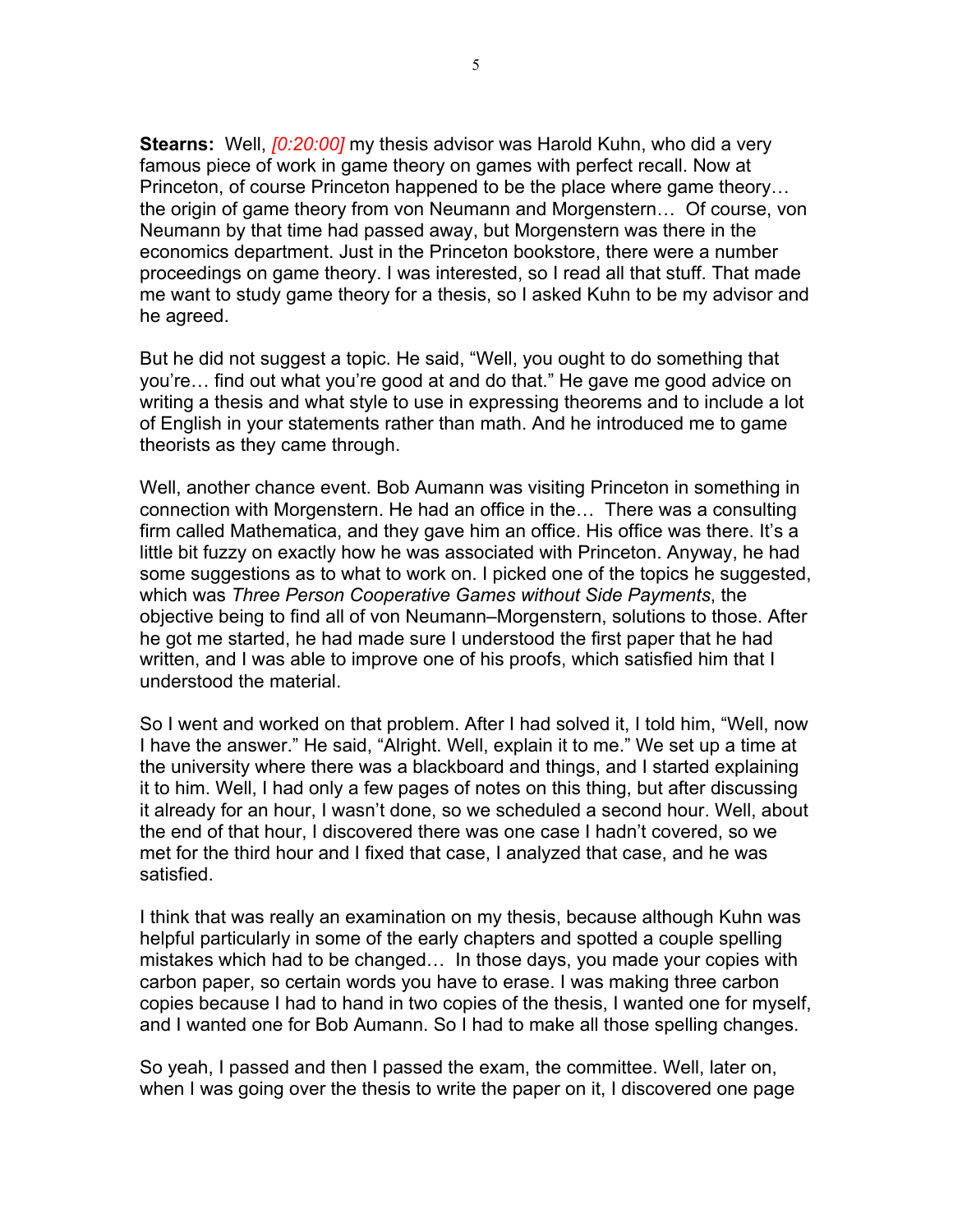where the subscripts and superscripts were all missing. Because in those days, to make a subscript or a superscript, you had to go back and turn the roll on the typewriter up or down to make them. So I realized that maybe… [laughs] maybe nobody had read that far into the thesis. Of course, now having been in academia, that doesn't surprise me, because I certainly haven't read every, checked every line of every thesis I've ever been presented with.

So yeah, it was luck Aumann there to be a mentor. Of course, Aumann later got the Nobel Prize in Economics, so I can say I was mentored by a Nobel Laureate.

**Rosenkrantz:** How did you wind up going to General Electric and what was your job title when you joined?

**Stearns:** Well, there's another case where chance, a chance event altered the direction of my life. GE Research Lab, particularly under Dick Shuey, tried to get students to come and work over the summer with the hope that they would like it well enough so that when they got out, they would come back. So the GE recruiter went to Harvard. My friend Roger was looking for a summer job, so he interviewed with them, and he said, "By the way, you want to hire Dick Stearns as well." Without having sought a summer job, I was invited up for an interview and accepted the job.

Now the way it worked is that the different members of the staff there would make proposals to say, "Well, you ought to work on… Here's something you'll work on." One of the proposals was by Hartmanis. Now Hartmanis had written a paper called "The State Assignment Problem, number I" and he said, "Well, look, this was involving finite-state machines and partitions with a substitution property," and he said, "Well, I know you can have in effect the input partition is one way and the output partition in another way, and they fit together." So he said, "Look at this."

So I did look at that and I made different examples in order to learn more about the problem. I came up with the idea of partition pairs, which essentially is … the example he had given me was that. But I also came up with the idea that you could have a lattice called the MM-lattice, which would describe the set of all these pairs. So you're going beyond just describing the pairs themselves. That became the paper known as "State Assignment II." *[0:30:00]*

Well, that was before I'd started my thesis, so I had to get it at the end of the next year. Shuey called me on the phone and said, "Come back for another summer." I said, "Well, I think I'll be out." So they offered me a permanent job. I went up there on… It was Memorial Day in 1961. I remember it was a very hot day. I was still in the process of typing it up. I mean I got tired of typing, so I thought, "Well, let's go for this job." I was typing up while I was there. Well, I didn't realize it, but it turned out to be a little concern of the people having not actually finished the PhD, still having to write it up. But there was nothing in the job description that said, "Well, this is conditional on finishing your PhD." But anyway, I typed it up as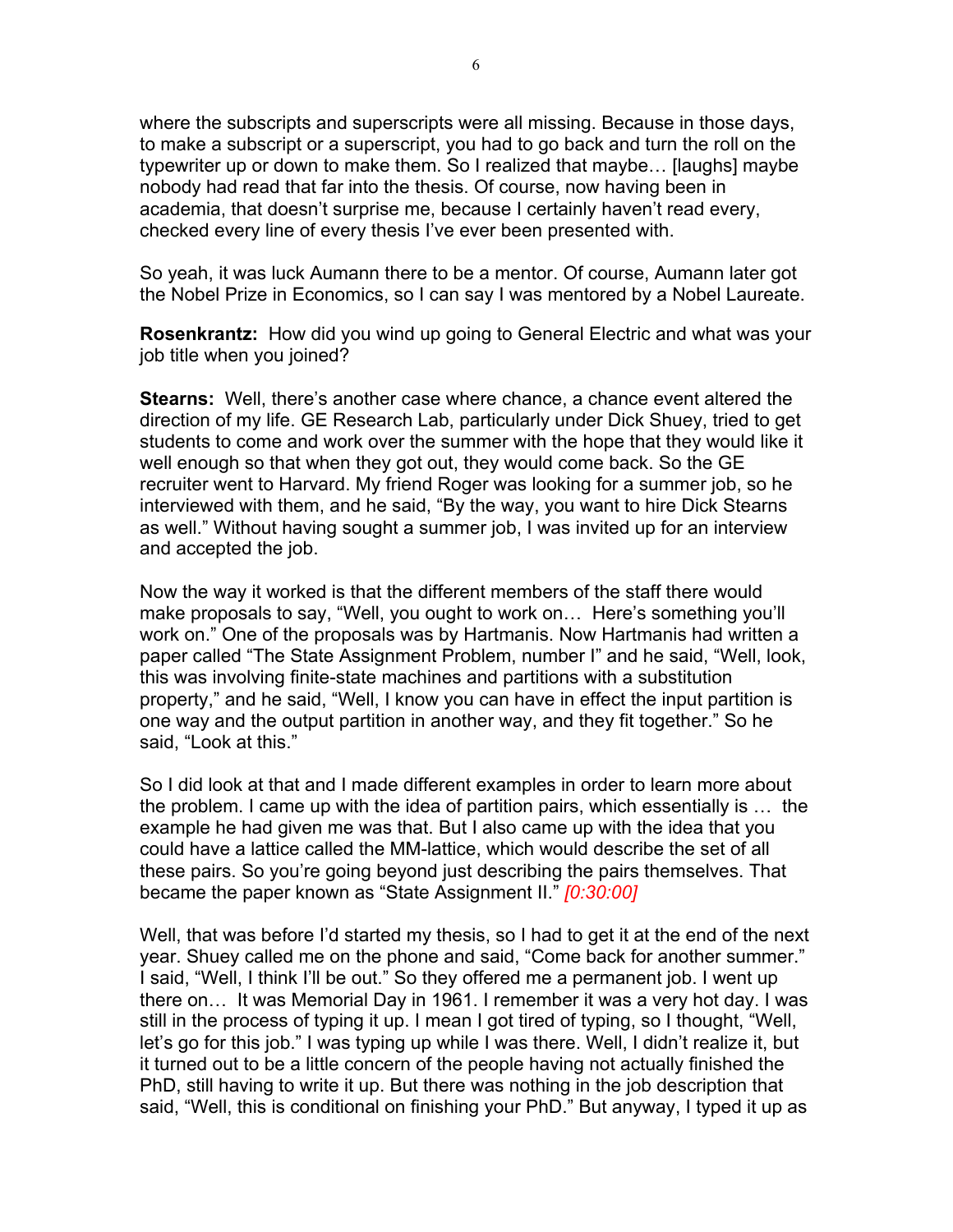planned and was able to… They had a fall graduation. I don't think they have that anymore, but I was able to get my thesis in in time still to graduate in 1961.

Of course, it was natural, having started on sequential machines, that we continued our work on that. We had several papers on it, which I won't go into, but finally we decided we would put the material together in a book. That was this book on the *Algebraic Structure Theory of Sequential Machines*. Well, it didn't turn out to be very practical, but it was quite enjoyable and rigorous, and we got many people who had read it said it was their first rigorous presentation of something having to do with this field. Anyway, it went out of print fairly soon, but that's how I got there and how we worked on sequential machines.

**Rosenkrantz:** Did you interview with other places for a permanent job? And why did you decide to go to GE?

**Stearns:** Well, first of all, I didn't think I wanted to go into academia. Somehow teaching, at least at that time, was not attractive. I did an interview at Bell Labs. They decided there was no place for me, even though I had two things under my belt, the state assignment work and the game theory work. Someone from Philco asked me to interview, which I did, but that was nothing of… I told them I wasn't interested. So that was the only job offer I had. I was really interested in going there, so that's what I did.

**Rosenkrantz:** After your work in sequential machines, you did your work which led to your Turing Award with Juris Hartmanis. How did you get started working on complexity?

**Stearns:** Well, Juris had read Shannon's work on information theory. He thought there must be a reason why things are hard. Maybe something like that might be the foundation for complexity. Well, and we thought that maybe trying to study the transition from finite-state machines to context-free languages to Turing machine maybe, kind of studying that transition, maybe that would be helpful. And, I don't know, we had some preliminary stuff on Turing machines. Not really complexity and I've forgotten what it was. Juris is speculating that we had just rediscovered some things about recursive sets or something. I mean I don't know exactly. We were thinking of complexity classes as the set of all things that you could do in a certain amount of time. In a sense, that's an easiness class, things that you can do in a time, but obviously we're not going to call our stuff "computational easiness."

Anyway, a paper came out by Yamada on real-time countable functions. And that was really the missing piece, because basically he was talking about now what would be called … yes, time-constructible functions. Somehow, we had the idea of what a complexity class was and now we saw that in effect a computer could, particularly a Turing machine could time, keep track of, basically keep track of time. Like when  $n^2$  time-... when  $1^2$ ,  $2^2$ ,  $3^2$ , and  $4$ -... keep track of those time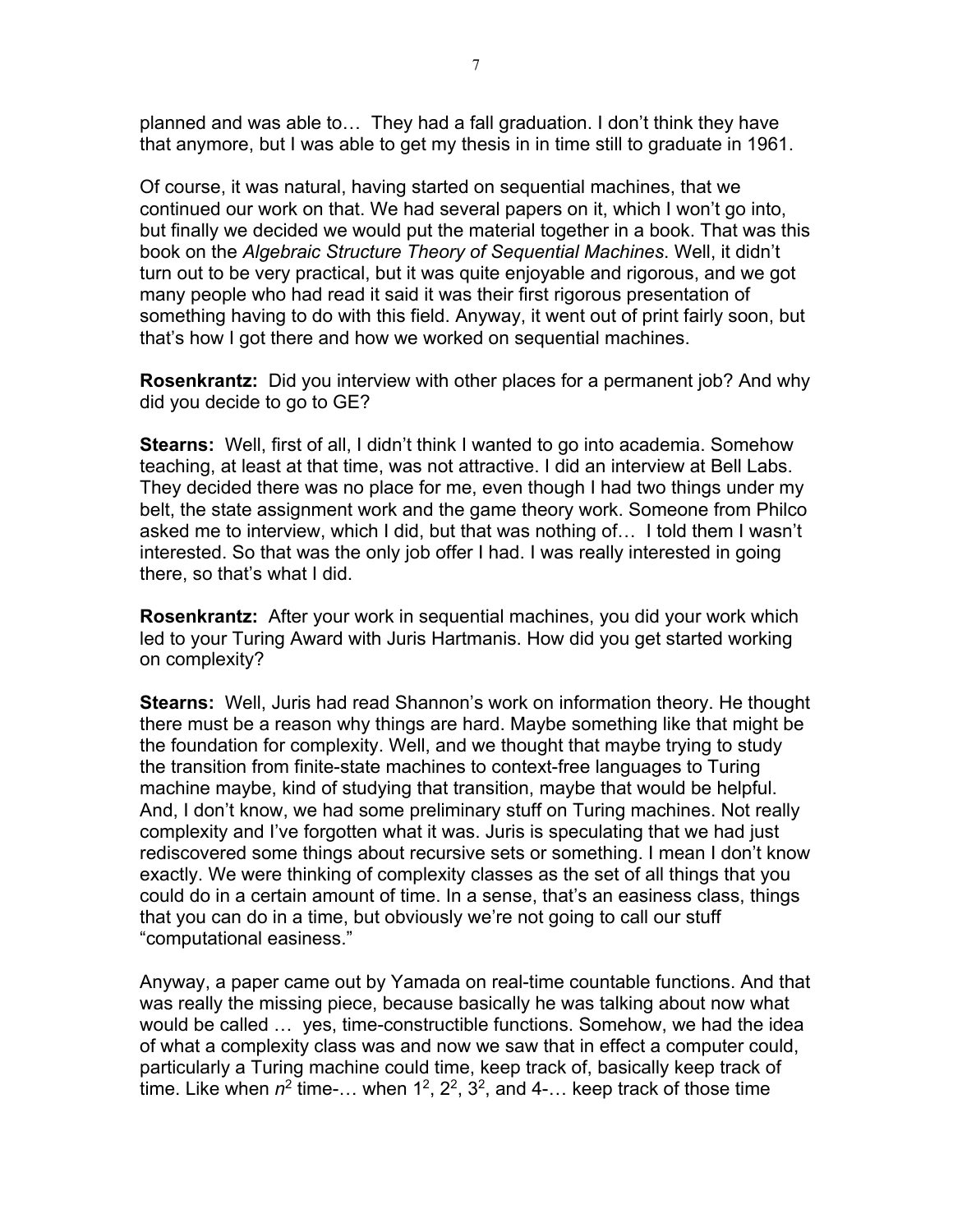intervals. That's what we needed in order to do the diagonalization. That was the final breakthrough. At first, we used his model. His model was to put out an infinite sequence. So we developed a hierarchy based on infinite sequences.

Well, there was also at that time the language recognition problem, where… See, at that time there wasn't a standard even to work from. Well we could show that the same thing applied to the language recognition problem. That's how we put the thing together. Then of course we wanted to get that out to the computer science community, and many of the what we would call theoretical computer scientists attended a conference called Switching Circuit Theory and Logic Design. So 1964, we presented our results to that group. Of course our paper, our published paper came out subsequent to that. We also presented it at an IFIPS conference, which is another way of reaching people. Having aptly named it "On the Computational Complexity of Algorithms," a catchy title, people started working on it.

**Rosenkrantz:** Can you elaborate any more on how you went about developing your results?

**Stearns:** Well, I think I have kind of elaborated on it … *[0:40:00]* The hierarchy theorem says that "If we give you a little more time," and the one we worked out was saying, "Well, if you square the amount of time, then you can do something more that you can't do in the given time." Now as I say, that was all done with a diagonal proof using Yamada's idea of real-time countable in order to switch simulations from simulating one Turing machine to simulating another Turing machine.

**Rosenkrantz:** How did you hear about winning the Turing Award?

**Stearns:** I was at home and Dick Karp called and said, basically told me I had won the award. Now, as you may recall, they had submitted the nomination the year before and been encouraged to repeat, resubmit it. So it wasn't a total surprise. But he said the only condition was that I'd have to go to Phoenix and give a talk and to accept the award. Of course, I readily agreed to that.

The one thing he didn't tell me was that the ACM wanted to make the press release before this became generally known. So in addition to telling my family, trying to explain to them what this award was, I told the colleagues at the university and the university put out their press release before the ACM did.

**Rosenkrantz:** What was the impact of winning the award and how did your family react?

**Stearns:** Well, the family was pleased. The award carried a monetary award of \$25,000, which was a big improvement from earlier days, but now it's worth a million dollars. Only one of the local TV stations picked up on the announcement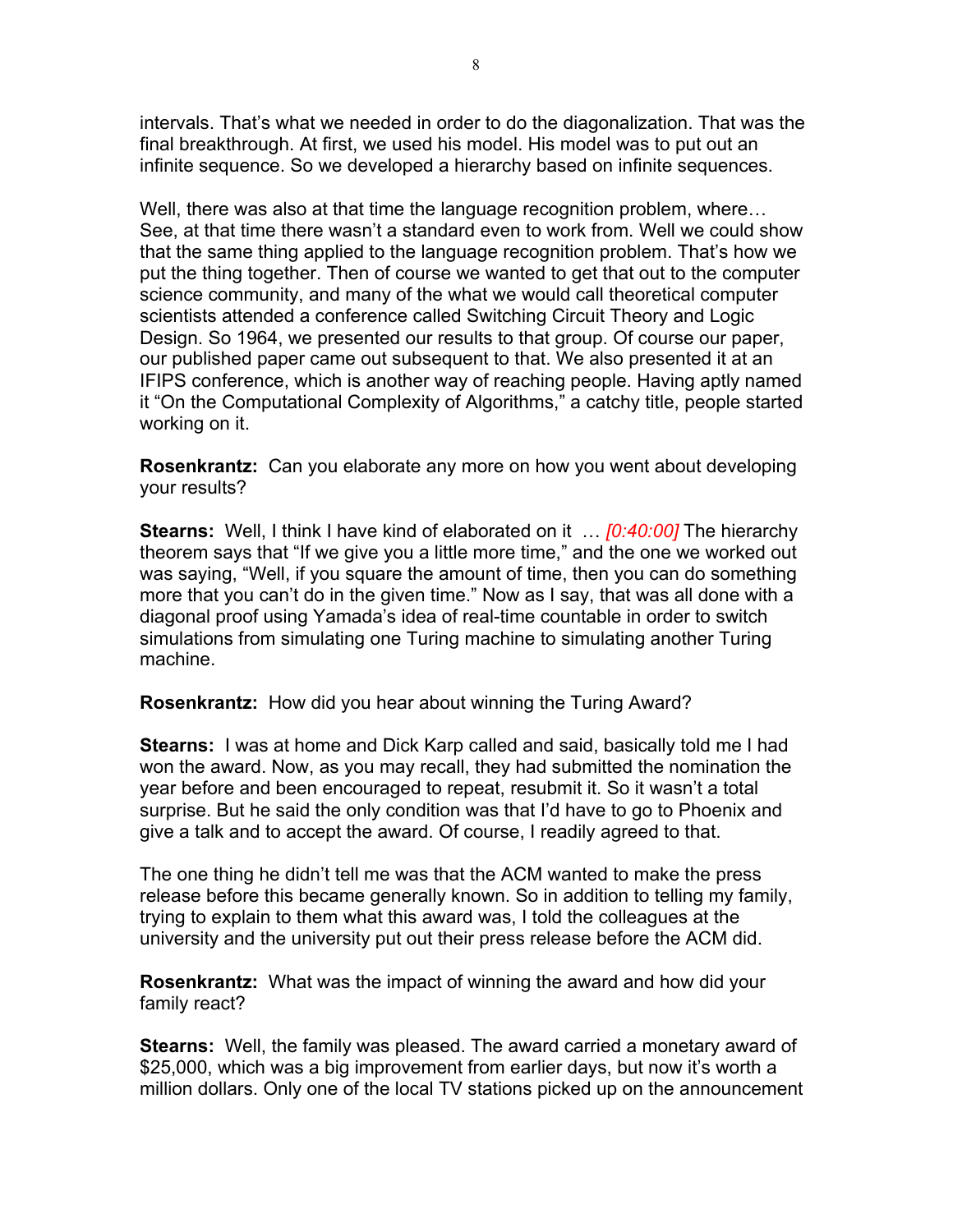and did anything about it. They sent somebody over to the university to take a brief picture of me and they wanted me to sit at a terminal. So I sat at the terminal. Of course, what are you going to do at terminals? So I sent a message to the faculty saying, "Well, they're here taking my picture." Anyway, that appeared briefly at the end of the nightly news. I remember the announcer said, "Well, it has something to do with algorithms." *[laughs]*

So, well, I had done the work purely for the pleasure. Doing mathematics is a pleasure. That's why I do it. Proving theorems is the ultimate rush for a mathematician, so I thought that would be satisfaction enough. But then once people, once the ACM said, "Well, he's very smart," so other people thought, "Oh, he must be smart." I was raised to the rank of Distinguished Professor at the university. I got an alumni award from Carleton as an outstanding alumni. Luckily, my friend Roger Kirchner had gone back to Carleton as a teacher, so I just told him, "Well, nominate me," and he did that for me.

So it continues. More and more people are impressed. As time goes on and the prize now grows, more and more people hear about this, it turns out that a lot of people know about the award. My wife is quite happy to explain to people that I won the award, so I don't have to do that myself. There's now what's called a Heidelberg Laureate Forum where winners of the Turing Award and the top math prizes are invited to Germany every year and meet with students, they call young researchers who have applied and been accepted to that program. You go there and try and influence them. They want to have their picture taken with you and you feel like a rock star.

Another related incident. When last summer we went down to see the eclipse of the sun and we took a plane to Charlotte, where we went on to Clemson, my daughter decided to go with us and she had a different seat on the plane down there than we did. Well, she got talking to the woman next to her who was in computers and mentioned my name and computational complexity, and she was thrilled to have me on the plane and wanted to take a picture with me. She said, "This was better than having Taylor Swift on the plane."

So they're just rewards. Yeah, they're just rewards that come with the recognition that I never thought of, just a bonus on top of having actually done the work.

**Rosenkrantz:** Can you tell us about your work with Fred Hennie?

**Stearns:** Sure. I mean the hierarchy theorem that Hartmanis and I developed said that, well, in order for us to prove that there's something that can be done at one time and not another, that you would have to… that if you squared the one function, then it would have more time. Well, that didn't really seem to be the best one could do. Maybe it would seem unlikely that things you could do in time *n* were the same as things you could do in time *n*<sup>2</sup> … or sorry, sorry… in time *n*<sup>2</sup> was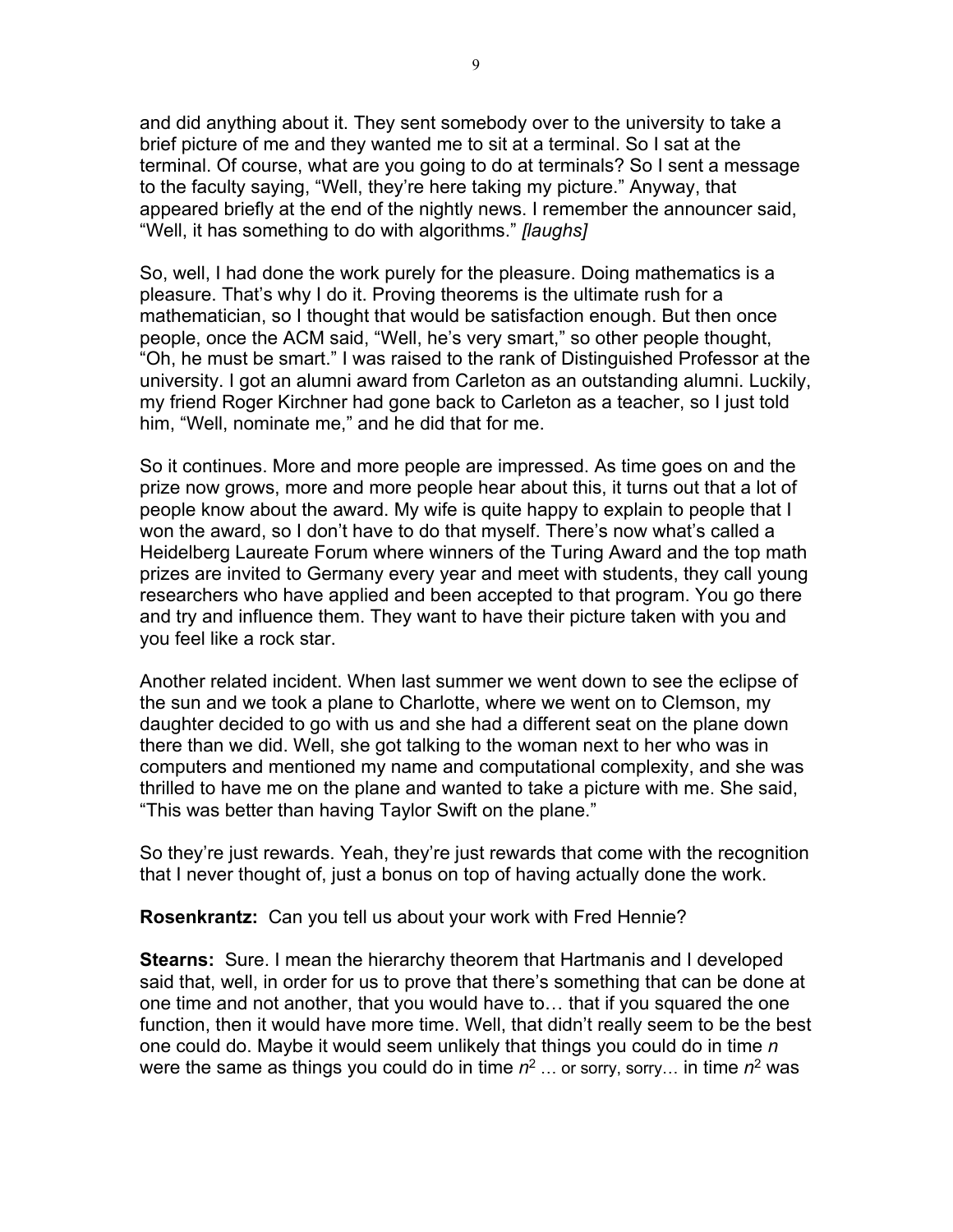the same as you could do with time  $n^3$ . I thought, yeah, there ought to be something better.

Well, in our proof, we simulated… you had to simulate Turing machines. And of course the Turing machine we constructed to do things in the one time that you couldn't do in the other had to have a limited number of tapes, but it had to be prepared to do things that Turing machines with more tapes could do. In order to do that, we were putting all the information onto a single tape from the machine we were simulating. That led to an  $n^2$ , because with each move you would have to… Well, there were actually two ways you could do it. One, after each *[0:50:00]* step of the Turing machine you were simulating, you could readjust the tape copies of the tapes on the one tape so that the places where the heads were lined up on the head-square of the tape, of the single tape.

The other method is that you would mark the location on the tape where the head was, so after each move you'd simply change the marker where the heads were. Well, of course with many tapes, simulating many tapes, those markers would get farther and farther apart. That's where they require *n*2. The other method of moving the tapes, moving all the tapes, that was also *n*2, because the amount of information on the tapes… each time you made a move, the amount of information you put on the tape might grow. So we had two methods of doing the simulation.

I thought to myself, "Why not… Maybe there's something in between." What does that mean? That means you readjust the tapes but you don't readjust the whole tapes. You just take a portion of the information and shift that back into place. I said, "Well, let's break the tape into zones of square size. One zone of  $2<sup>2</sup>$ and  $3<sup>2</sup>$  and  $4<sup>2</sup>$ . And ...go... clean up the information in one zone whenever necessary."

Well, cleaning up meant shifting a lot of information at once. So I had the idea of the second tape, so I could take a block of information and shift that on the tape. Anyway, that worked out to be *f* to the three-halves power over *g* would be enough to guarantee you can do more. That was an improvement over  $n^2$ . I thought, "Well, maybe we can do better than that." So I said, "Well, maybe we can have the zones be of  $n^3$  size, and then break those up in  $n^2$  size, and we would work, use the  $n^2$  method to clear up the zones of cubic size."

Anyway, that worked out to be … not three-halves but four-thirds, and it became apparent then that this generalization, you could well say, "In addition to that, have zones of a power to 5." So we said, "Well, why not use as many zones *[laughs]* as you can on the limit." Now the question is "What on earth does that mean time-wise?"

Well, Fred Hennie had been hired by Dick Shuey for the summer and he had an office next to mine, and he was clever at counting things. I went into his office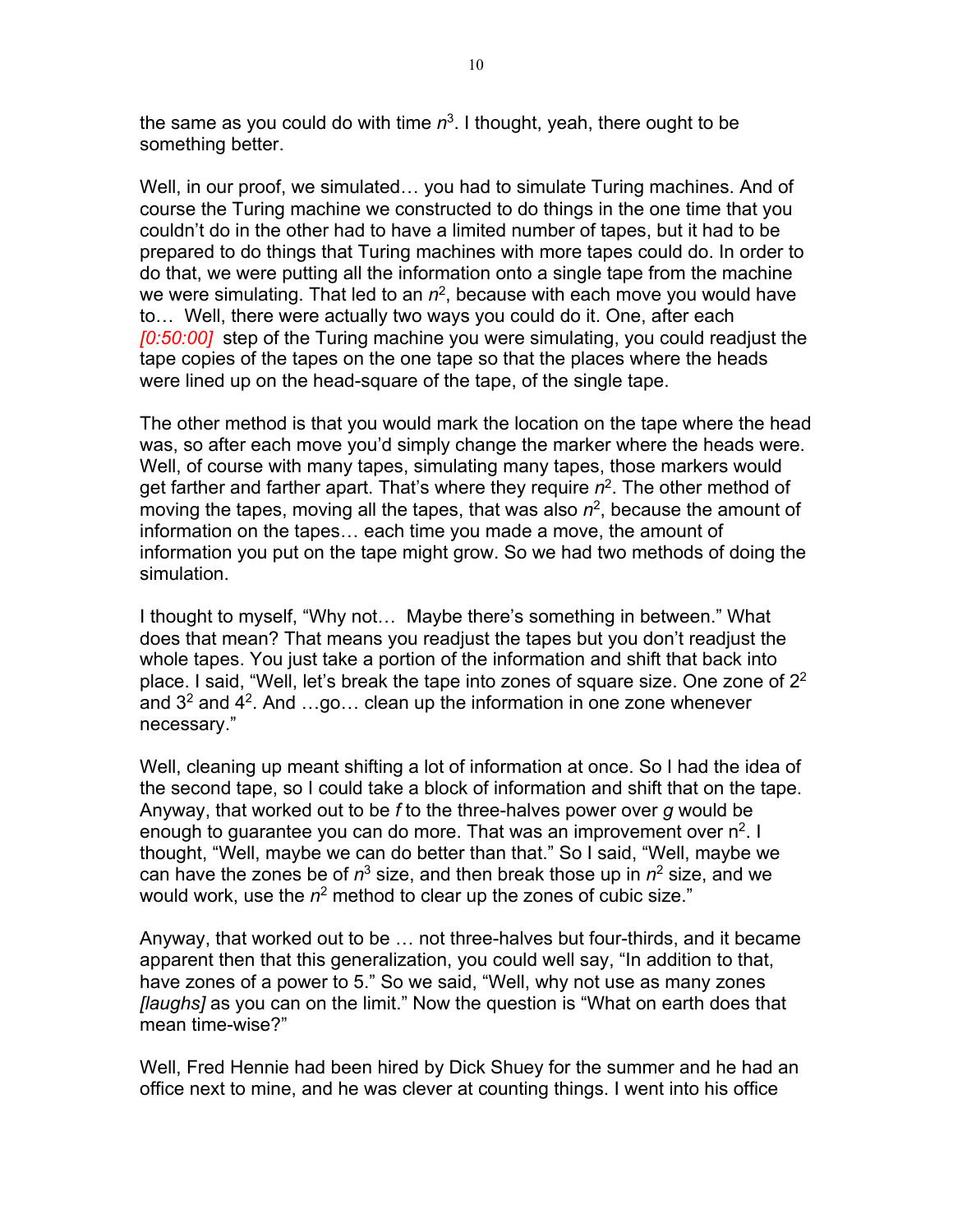about the end of the day, saying, "Look, I have no idea. Here's how I want to do it, but I have no idea how to… what the time this is taking." So he went and took that home with him at night and he came back the next day, then said, "Well, see, your method takes (log n)<sup>2</sup>, but here's how it should be done." He had worked out the zone should be exponential in size. He supplied that piece in a very clever… with something I never would have… don't think I would have thought of.

He was able to finish off what I had started. Our work was really sequential. We never sat down together and said, "Let's solve this problem," but operating sequentially, we came up with the solution, which enabled now the present form of the hierarchy theorem, which says that *f* log *f* over *g* was enough to give you more time. That meant that in particular something you do in say  $n^2$  could add a little bit  $n^2$ , you know, *n* to the 2 plus epsilon, that's already enough to give you more. So every… that kind of smoothed things out and made it into a … changed an ugly theorem into a pretty theorem.

**Rosenkrantz:** Your work on space complexity with Hartmanis and Phil Lewis has been influential. How did that work come about?

**Stearns:** Well, Phil Lewis was pretty insistent that we should look at space as well. At first I kind of had a feeling it was trivial. But then we came up with an important idea. That is the idea that we would put the input onto a separate tape from the work and we would only count the space on the work tape.

So, after we decided not to count the space on the input tape, then all kinds of things opened up, because particularly then you could talk about space which was less than *n*. Particularly you could talk about log *n* space, which has proven to be a very useful concept. One of the things we proved was that given log *n*<sup>2</sup> space, one could decide whether a string belonged to a given content-free grammar. The method we did that is that we in a sense guess… not guess but try segments of the tape, which was roughly one- to two-thirds the size of the input, and analyze that segment of the input, then, if that turned out to originate from a nonterminal, then analyze the rest of it. Anyway, that proof became very important because Savitch picked up on that idea and used it to show that nondeterministic polynomial time… space… that polynomial space, deterministic polynomial space and nondeterministic polynomial space were the same.

We also did some stuff below log *n* and down to log log *n*. The only strange thing about the classes below log log *n* is that somehow you need the assistance of what's actually written on the tape in order to do your analysis.

**Rosenkrantz:** You developed an algorithm to determine whether a deterministic pushdown machine recognizes a regular language. What led to that result?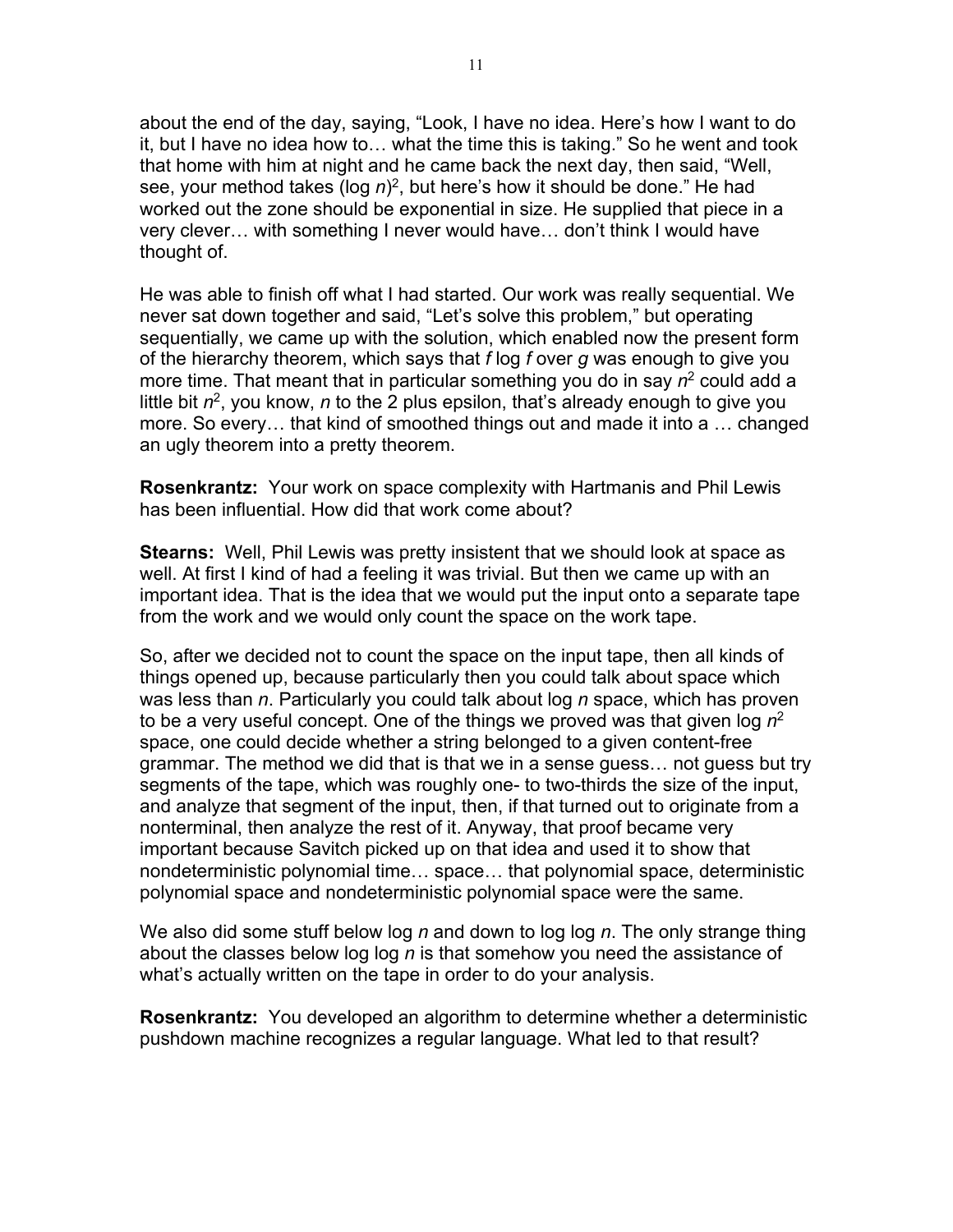**Stearns:** Well, when we were doing our space complexity work, *[1:00:00]* I wanted to show that recognizing that a … that a pushdown machine, if it was non-regular, would have to count, and therefore log *n* space would be required.

The proof went like this: If you do a certain thing, the pushdown stack would get too much stuff on it that we would then have to count. In a sense, it was a constructive proof. The proof was finally say, "Well, then if it's not regular, then this machine has to count."

Anyway, when I went to the IFIPS conference, Seymour Ginsburg was there and was asking us what we knew. He said, "Well, do you know, can you test a deterministic pushdown machine to see if it's recognizing a regular set?" I instantly knew that this was an implication of that proof.

So the test then is to run the construction of the proof, which gives you a finite automaton, which is a candidate … a candidate for the finite automaton that recognizes the context-free language. So all you have to do then is test that candidate against that, with the grammar. Within the construction is involved several levels of exponentiation, because you have to account… because of epsilon moves, you have to worry about whether the information on the stack is going to go "poof" and disappear before you're forced to count it. So while you push down the stack, it has to have certain properties that won't disappear, "poof." Anyway, it's a … both the proof was difficult and … the time of the algorithm was remarkably large.

**Rosenkrantz:** Let me change topic here. Can you please tell us about your first exposure to computing?

**Stearns:** Yes. I'd never seen a computer until I got to General Electric. There was no computer when I got there, but they soon got the time-sharing system, may even have tied into the time-sharing system at Dartmouth where you ran the BASIC program. And it was run on a Teletype. You'd type in your program on a Teletype and the output would show up on the roll, and it was of course a long time for the Teletype to print something out, so you had the ability to just look at a portion of your program. You'd say, "Well, show me lines 400 to 500," and it would print that out so you didn't have to look at your whole program.

That was my first experience. Soon they added FORTRAN to that time-sharing system, or GE added the FORTRAN. There were certain problems where I had to use FORTRAN because… I think it was because I wanted to write files on the disk, and the BASIC language didn't have that capacity. So for no other reason than wanting to use that capability, I had to write a FORTRAN program. Then later, the ALGOL compiler was developed by Dan, Phil, and some programming help. That was put on the system and I switched over to programming in ALGOL.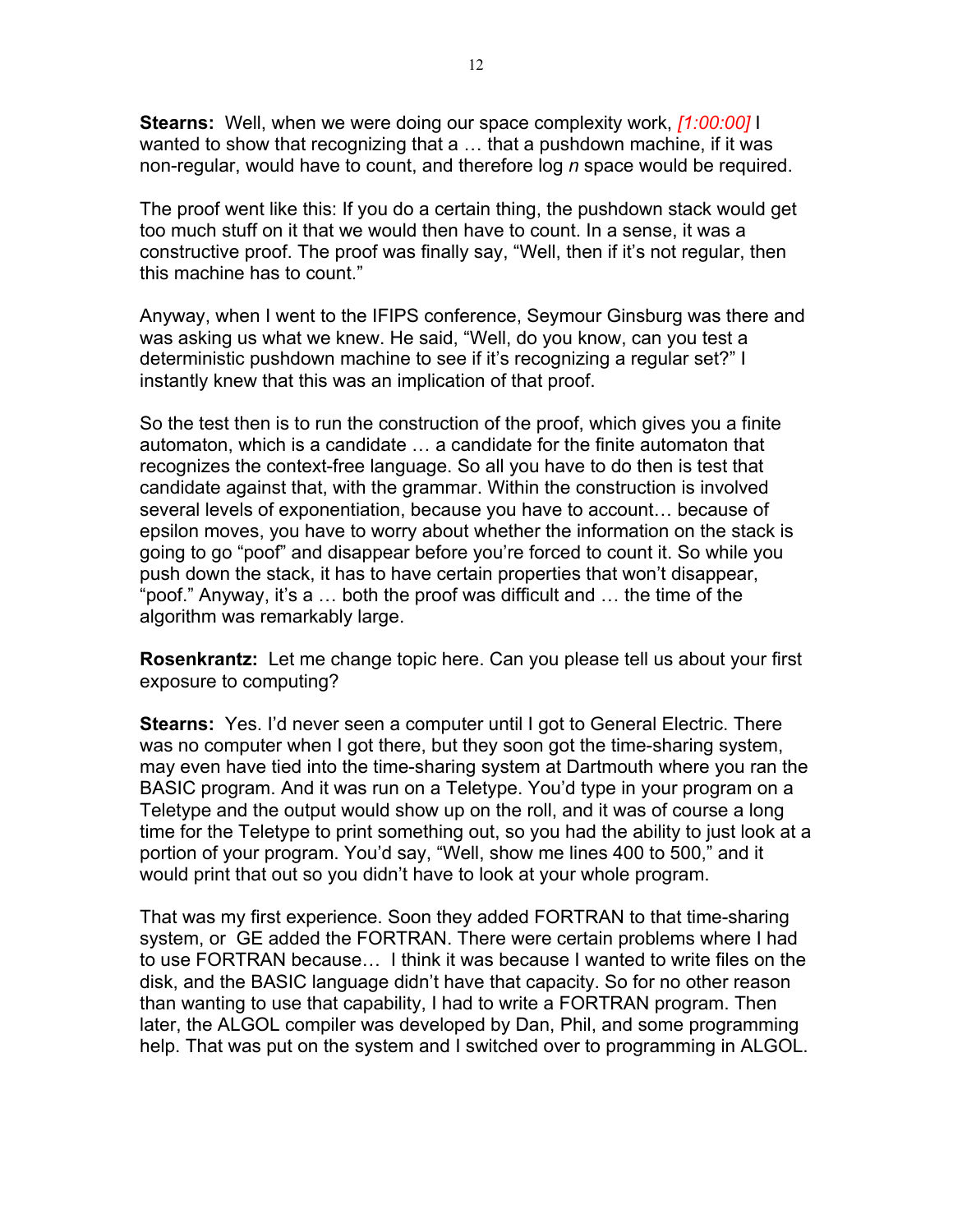And I would write programs. Probably the most interesting use I made of the computer was a certain game theory problem, when I was interested in questions regarding what they call the kernel of the game. One would have to test a certain vector of payoffs to see if it was in the kernel. You could easily make a mistake doing that by hand, so I wrote a program which I would then experiment and put a description of the game in there and I would experiment with different vectors to see if they were in the kernel.

Well, then there was a question of whether, if the vector you were testing was not in the kernel, could you do something to make it in the kernel or get it closer to the kernel. So that was easy to do. I put it in a loop where I'd put in the vector and figure out it wasn't in the kernel and then figure out the biggest change I could make in the vector which would make it closer to the kernel. That led to the game theory paper I wrote on "Convergent Transfer Schemes."

I found from time to time the computer is a useful tool for working on examples, or as a computer aid in research.

**Rosenkrantz:** When did you first think of yourself as a computer scientist and how did that come about?

**Stearns:** Well, at the time when I came to GE, there was nothing called a "computer scientist." I took on the title of Mathematician. They asked me what title I wanted. That was the title I wanted, Mathematician. Well, it turned out that the group of people who were interested in the work were what we'd now call theoretical computer scientists, although the people would think of themselves as electric engineers or mathematicians. There was just discussion around whether there was such a thing as computer science and, if you went to academia, would you dare be in a department called "Computer Science" or would you want a joint appointment with some other department?

Well, then computer science departments started showing up more and more. Juris Hartmanis of course went to Cornell early and he started a computer science department there. So I start thinking of myself a mathematician/ computer scientist. At some point, I joined the ACM, Association for Computing Machinery. That is a symptom of, an indication of starting to think as a computer scientist. Later I dropped my memberships in the math societies. I guess that completed the transition, *[1:10:00]* although I still think of myself as a mathematician/computer scientist, because all I really do is prove theorems.

**Rosenkrantz:** How did you get involved in parsing, syntax directed translations and attributed translations?

**Stearns:** Well, context-free languages was a hot topic at that time. General Electric was getting into the time-sharing business, and learning languages, one would have to learn syntax. There were some interesting papers around about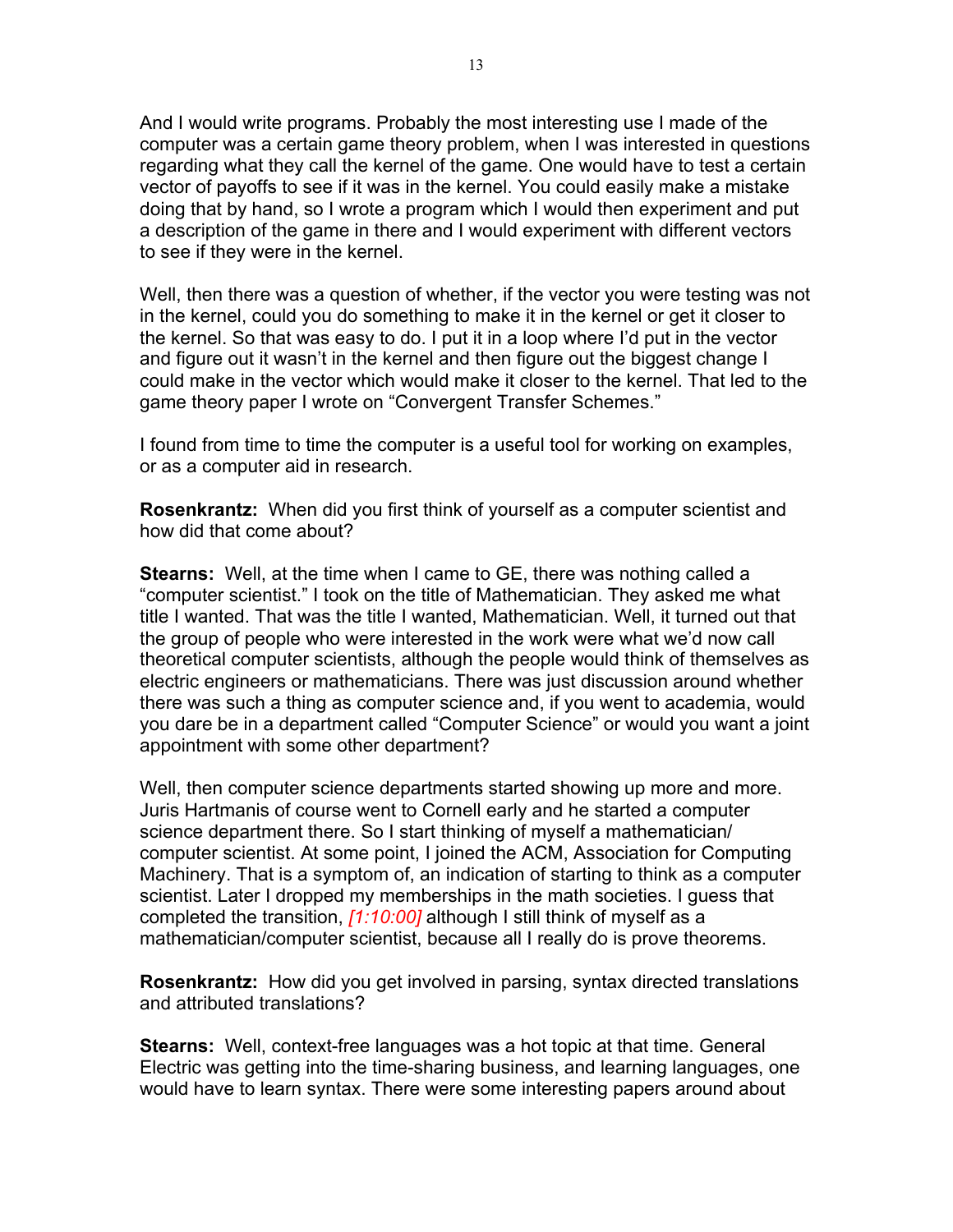parsing and several kinds of parsing had been invented, one being the LR(*k*) parsing that Knuth had developed. We thought, it made us think about parsing, and naturally when you parse, you have to do something… If you're really running a compiler, you have to do something in addition… in addition to just recognizing that thing has been correctly written. So you want to take actions while you're parsing. Well then, if you're taking actions while you're parsing, you'd like to take those actions as early… the earlier you can take an action, the better.

So we came up with a concept we called TD languages, for "top-down." When we submitted that paper to Knuth as editor, somebody said, "You ought to call that 'LL parsing." Since he was the editor, that's what it's been known ever since.

Well, so then first then, the syntax-directed translations was really about taking actions to make outputs. A compiler takes actions of course, all kinds of actions as part of the compiling process. The idea of attributes was already around. Knuth had a paper on attributes. We saw that we'd want to… We asked the question, "How are we going to pass those… How are we going to actually do the computation of these attributes while the parsing is going on?" That led to our paper on attributed translations.

**Rosenkrantz:** The textbook on compiler design written by the two of us and Phil Lewis was an early book on compilers. Can you tell us what led to this book?

**Stearns:** Well, basically we had a lot of… we had developed a theory, as discussed, and the development of the ALGOL compiler, I don't remember if that preceded the book. But anyway, you know a lot and you want to write a book. This is the book here. We intended it as a textbook. We found that if we put it in the IBM series that they were willing to sell the book less than if it was sold as an academic book. That's why we published it in this particular series. Oh, it took a long time to write the… it took several years to write the book, because I don't know if it was a little bit painful to write a book or because we were distracted by other things.

**Rosenkrantz:** How did you get involved in FORTRAN compiler and what was that experience like?

**Stearns:** Okay. Well, at that time, GE was getting into not just time-sharing computing but they were planning to manufacture and sell computers. For some reason, they wanted a new FORTRAN compiler for their computer. So the main work was going to be done in Phoenix with their computing division. But we agreed that we would write a front-end for the compiler. So the people in Phoenix said, "We want such-and-such for the next pass of the compiler," so we put our theory to the test to write the front-end, because we did like to support the company when we could. They sent somebody from Phoenix to work on the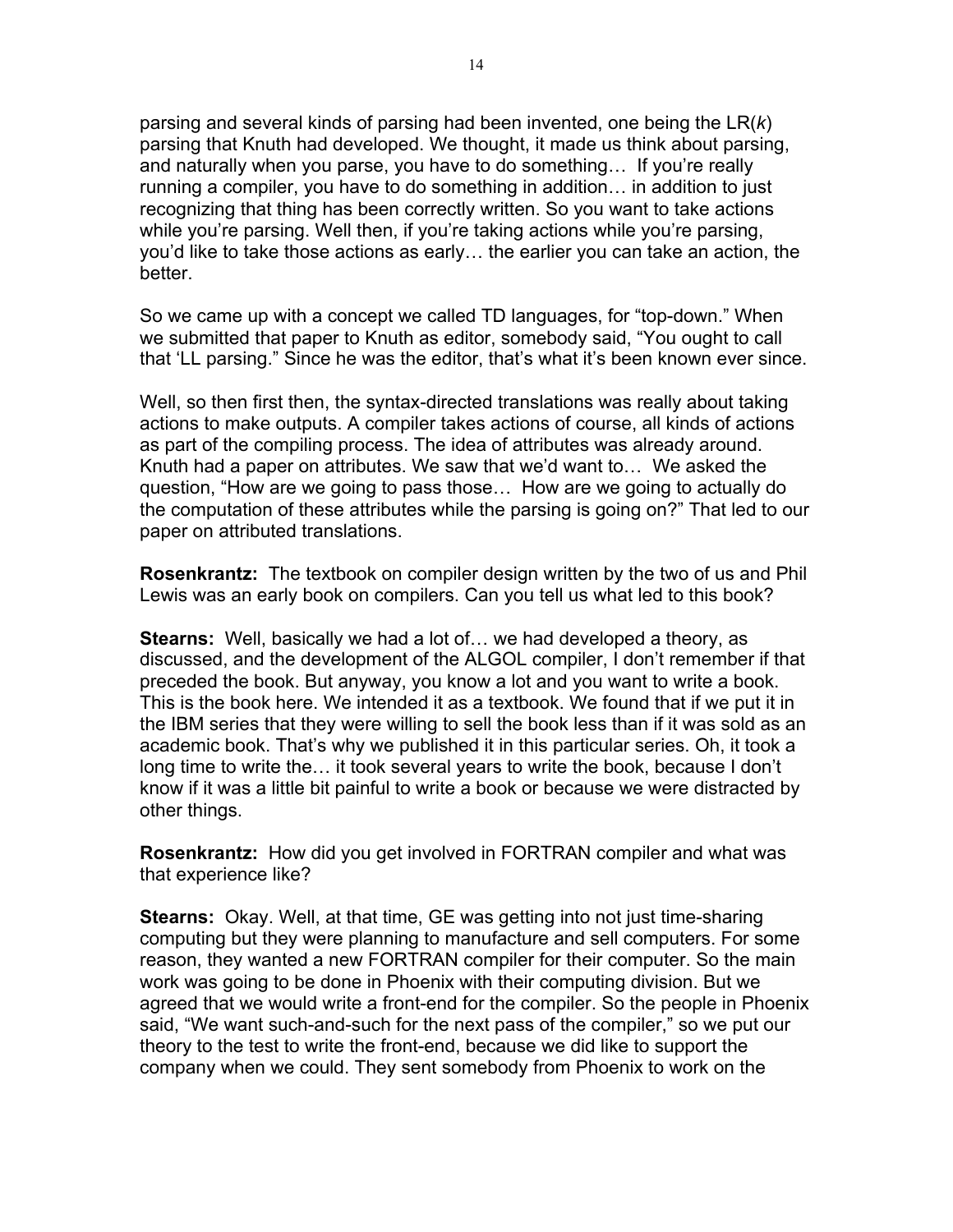front-end as I designed it. It turned out that that was the coldest winter ever remembered in Schenectady with piles and piles of snow.

But anyway, we did it, and there's some hardships in doing it. According to the FORTRAN, spaces don't count, so you have to look way ahead to know what kind of statement you're working on. They also wanted to be able… when you wrote a Boolean expression, they wanted to be able to rearrange the terms to what they thought may be better. And a third peculiar thing was with certain… they're called "inline functions" in FORTRAN where you make a single statement to define a function, and they wanted those to be treated like macros. So there were a number of problems there which weren't strictly parsing, but we got through it.

But in the meantime, General Electric sold their computing business to Honeywell. By the time the project was finished, it was a Honeywell project. Of course, since Honeywell is no longer making computers, I don't know whatever happened to that compiler. But there were certain strange things built into it. For example, because its built-in functions were being treated like macros, I found a way almost to call them recursively. Not quite, but they would call themselves to a limited depth. One could test. If one ever found a FORTRAN compiler, you can test it on that example to see if it behaved that way.

Another thing we did was that complex numbers, they were written in left parentheses, comma, right parentheses. We had it so that you could actually put expressions in for… I mean the design only called for putting constants in for the complex numbers, but we treated *[1:20:00]* the construction of a complex number as an operation. So if one ever finds a compiler and wonders about it, one can try writing a complex number using variables instead of constants and see if it goes through.

**Rosenkrantz:** At GE, the two of us together with Phil Lewis worked on the travelling salesperson problem. Can you tell us how that work started?

**Stearns:** Well, I guess there are two things. One is that some components of GE had problems, which were travelling either… correctly modelled by travelling salesman problem, not actually sending salesmen around. For example, there was a problem with drilling holes in a sheet of metal. The quicker you could get from one hole to the next, the better you were. And there were several colleagues at the research lab who had sorting algorithms … uh, not sorting … algorithms for travelling salesman, including nearest neighbor and some of the others. We decided it would be fun to analyze them, so we did a paper on analyzing the travelling salesman problem. Originally, we were calling it "travelling salesperson problem," but the referee found that objectionable, so reverted to "travelling salesman problem."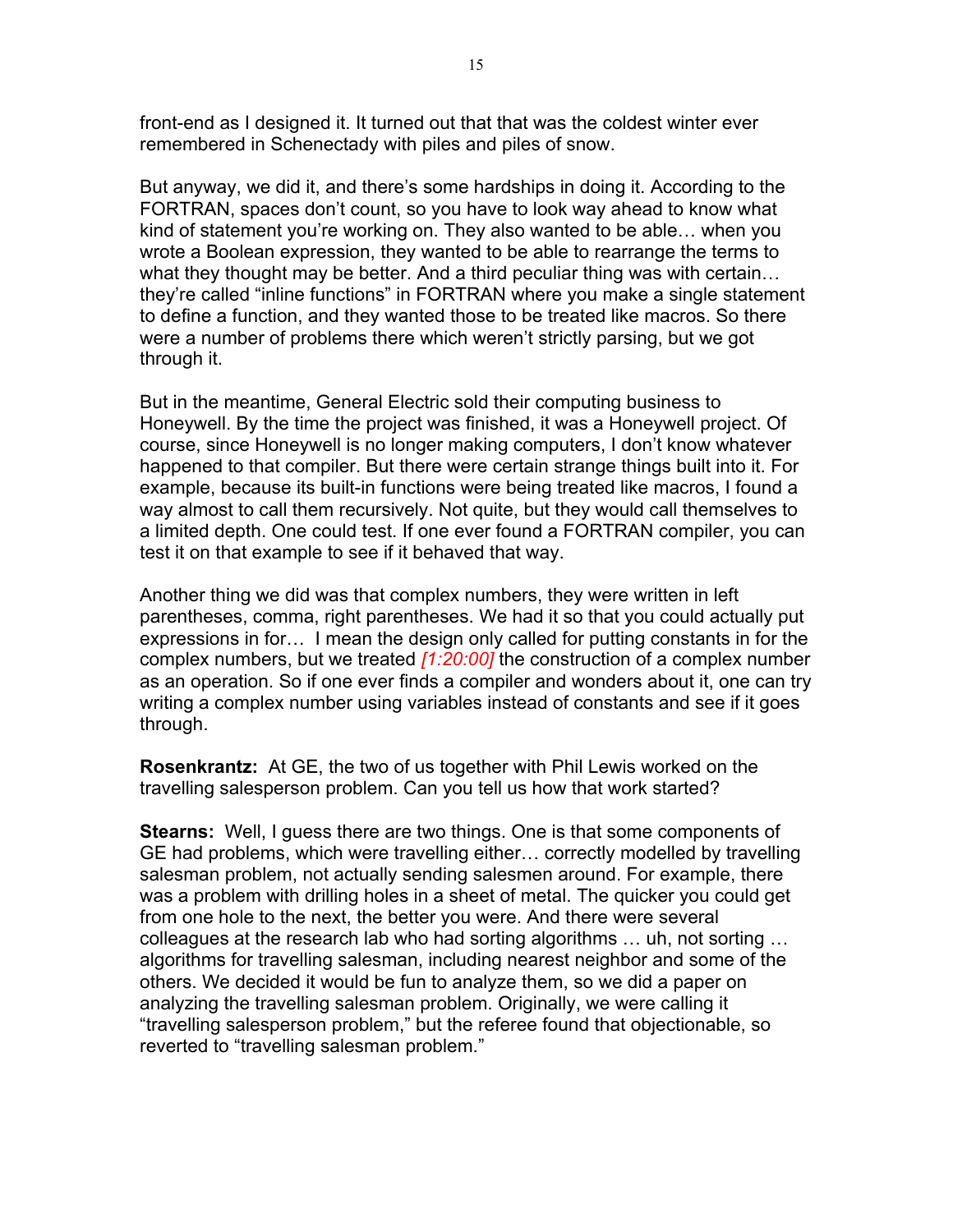**Rosenkrantz:** At GE, the two of us also worked with Phil Lewis on concurrency control in database systems. Please tell us what led to your interest in this topic?

**Stearns:** Well, databases, concurrency control and databases was of interest to the company. One particular database need they had was in regards to their atomic energy program, because they're required to keep track of … strict government regulations on keeping track of where the nuclear fuels are. So they were very interested in a robust concurrency control. Our main paper on that was to show that to be consistent, if the database program was both reading and writing, then they would have to be serializable, and there was an interesting exception for programs which didn't write. I think we also had some other ideas in some conference proceedings. Phil Lewis pursued that much further, eventually wrote a book on concurrency control, whereas we moved on to other things.

**Rosenkrantz:** Along with your work in CS, you were continuing to make contributions to game theory. Can you tell us about this?

**Stearns:** Yes. Of course my thesis work on *Three Person Cooperative Games without Side Payments*. There's an interest side story on that. When I came to GE, that's exactly what they had done. They had colluded with two other companies, Allis-Chalmers and Westinghouse, as far as bidding on contracts was concerned. Sometimes one company would make a lower bid and sometimes the other companies would make a lower bid. That was cooperation and there were no side payments. I think they actually used the phase of the moon as a random device to decide who was doing what. So it was kind of a joke that they hired me at just that time.

Well, anyway, beyond the thesis, the next thing I did was… Well, my thesis was on von Neumann and Morgenstern's solutions. There was always a question of whether von Neumann and Morgenstern's solution would always exist. I found an example without side payments where there was no von Neumann–Morgenstern solution. The original question was for "What about games *with* side payments?" Well, I mean the solution concept was already in trouble because, in general, there were games where the solutions were too abundant and where any kind of a compact set could be part of a solution.

So it was in some sense already on the way out. People were looking for alternatives. But that was the start of the downfall and it was destroyed by William Lucas, who took the same ideas and found a game with side payments that had no solution.

After that, I did my work on convergent transfer schemes, which I already discussed.

Then some computer scientists were doing some work, consulting work for the Arms Control and Disarmament Agency. The main contractor was Mathematica,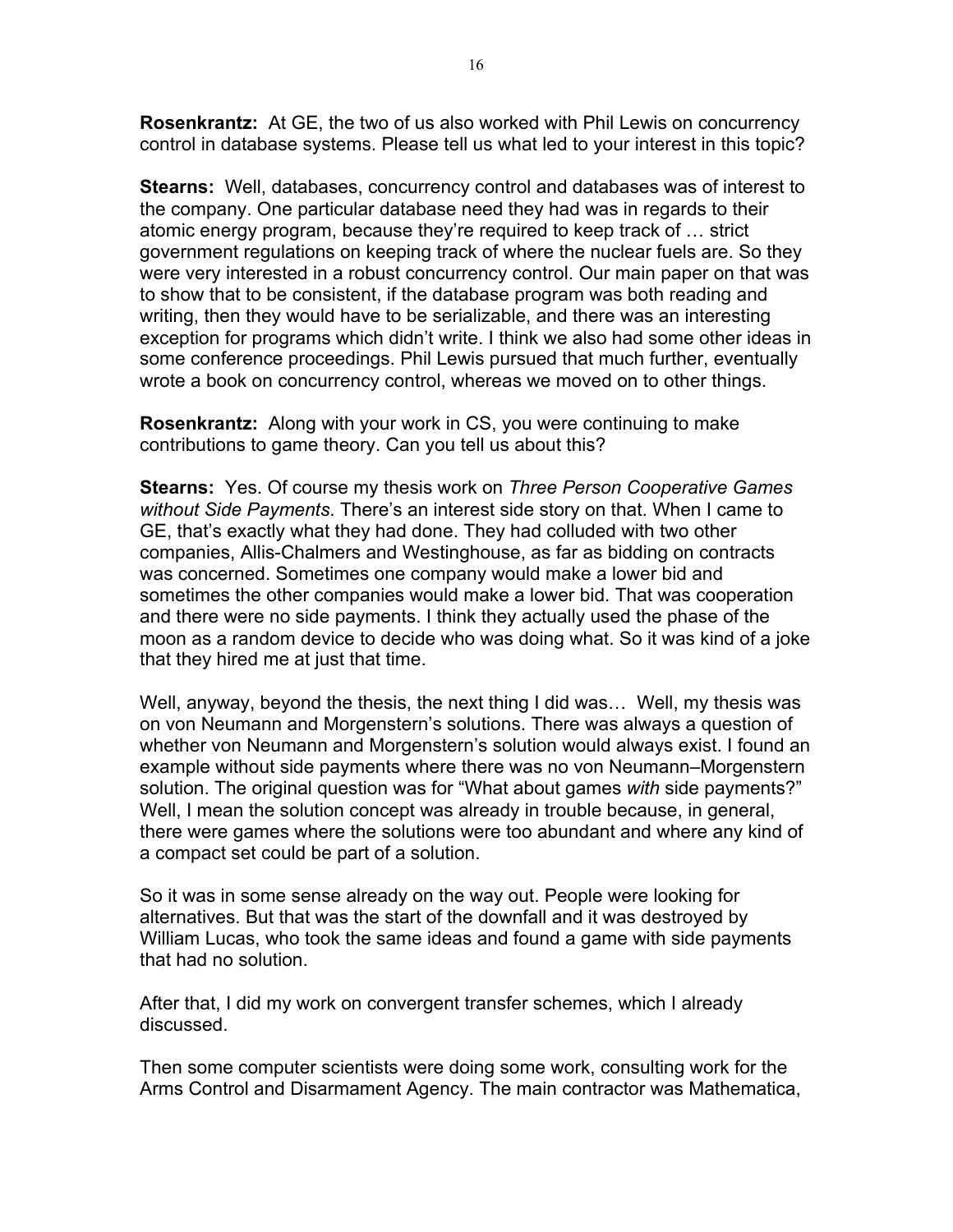the consulting firm in Princeton. They were going to gather some computer scientists, some game theorists together for a couple weeks just to work on their problems. One of the problems that Bob Aumann and Mike Maschler worked on solving … was on repeated games of imperfect information. They had shown that yes, they knew how to solve the games if one of the players had the perfect information about the other player. So they knew, they had strategies for the player with knowing whose basic type was a secret and the one who didn't.

But the question when I joined this group, which was not the first meeting, was "What do you do if both players have imperfect information about the other player?" Anyway, that was still open at the end of that particular session. So I took that back to GE with me to think about it, and thinking about the problem top-down and thinking, "How would you show there's no solution?"

Well, I had the idea that, *[1:30:00]* since the game was repeated forever, sort of the first hundred times or so forth wouldn't count due to… I mean whatever payoff you got then, since you're interested in what happened in the limit, you'd make it all up. Sort of the beginning didn't count. I thought, "Well, one player should wait until he gets all the information about the other player, and then make his…" See, the thing is the one player may have a different… maybe one of several types, and the idea if you can make moves to conceal your type, which means doing the same thing regardless of which type you are or you can make moves that are more favorable to the type you happen to be, was you make the moves more favorable to the type you have to be, the other player can start figuring out which type you are and play accordingly.

Anyway, my idea is that it's sort of like picking the larger number. What is the strategy for picking the largest? You and I are each supposed to pick a number and see who has the larger number. Well, there is no optimal strategy because obviously if I know what probabilities you're using on different numbers, I'll just pick a number much larger than what you're picking and vice versa. So not all games have solutions.

Then, well, if I was going to wait out the information, then how could… somehow I'd have to measure the information. I wasn't sure how to do that, so I went to Phil Lewis, into his office and said, "Well, I want something like…" I told him vaguely what I wanted, and he made a suggestion and that suggestion worked. But somehow I never gave him credit for that. He deserves credit for providing me with that idea. Anyway, I was able then to follow through on that idea, with one player waiting out, now having them… can measure the information for the other player and understood what it meant to get all the information that that player was going to provide. Anyway, it showed that there was no solution for that case.

Well, still, that went into a report to the Arms Control and Disarmament Agency, where very few people knew about it. The proceedings were passed around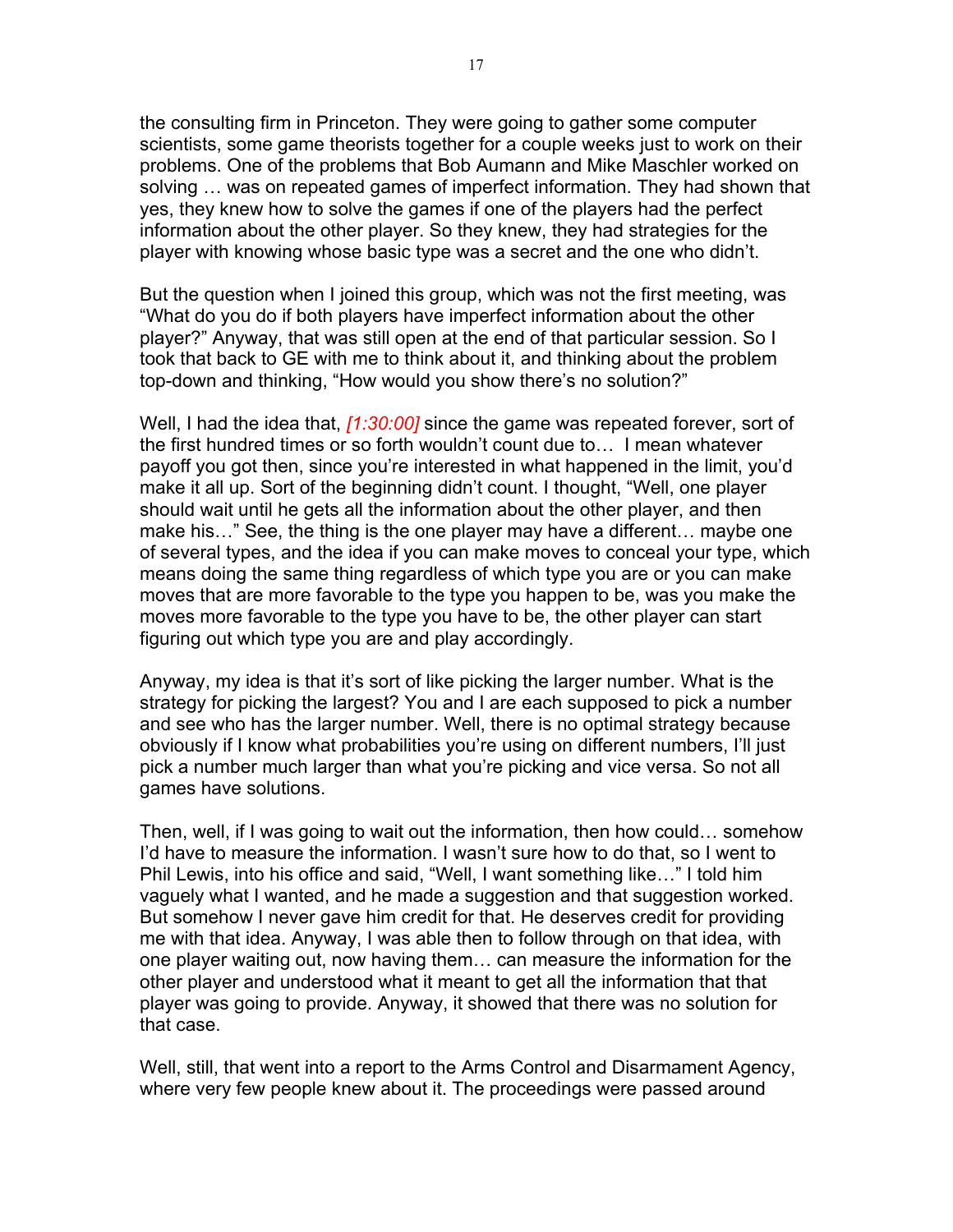among a few people, but it was not generally known. Then at some point much later, in fact I think it was around 1985, Aumann and Maschler decided to take that information and put it together into a book. They invited me to in a sense provide a chapter, basically what I'd written for the Arms Control and Disarmament Agency, make that a chapter in the book. But that wasn't a big enough contribution to be considered an author, but here's the book here. If you read the fine print, it says, "With the collaboration of Richard E. Stearns." I don't have my glasses on, so I think that's what the fine print says. So it's kind of a semi-author. Anyway, this book did win the Lanchester Prize for book of the year, so that's the story of how I almost won the Lanchester Prize.

Anyway, continuing with my contributions to game theory, some game theorists were proposing that to measure a strategy in a repeated game, they were asking, supposing an automaton is playing that, is moving the strategy, and let's call the number of states that that automaton uses as the measure of the difficulty or complexity of the strategy. Well, in my view, that was not really a good measure because there are very simple ways to describe some non-regular sets. For example … if you took the strategy that after every thousandth move you'd go left instead of right, well, that's a very easy strategy to describe and to write a simple little program to do it. Namely, you count up to a thousand and repeat. But that would take a thousand-state machine. So I thought as an alternative that one should say, "Alright. Instead of a finite-state machine, we'll use an automaton with a bound on the amount of tape." It would be like a linear bounded automaton but with no input, so not exactly linear bounded, but…

Anyway, and that, the measurement and the amount of space you needed to carry out the strategy, you could carry out a very complicated strategy at a very limited amount of space. I mean the difficulty with that, which of course is obvious, is that the algorithm might be exponential in the amount of tape you were using. But that measurement actually resembled the Kolmogorov complexity of single sequences in that if you change the tape alphabet, or did things like that, the measure is independent of the… I mean you could write the strategy down on the tape and the complexity was basically independent of the number of symbols you were using, in the same way that Kolmogorov complexity is invariant in respect to the language you use to describe it.

Let's see, that contribution and that … I gave that talk out in Stanford. I had it written down and that became a Stanford Report, even though I was out there for one week and I had presented that result at a game theory conference, but it never came out as a publication. I've also recently been writing a paper on games with imperfect recall, essentially showing that *1:40:00]* if you have a little bit of imperfection, there's still good strategies for it. It's not a big cliff when you go from perfect recall to imperfect recall, but it's only as the amount of the imperfection so to speak grows that difficulty in describing strategies grows.

**Rosenkrantz:** What influenced your move from GE to the University of Albany?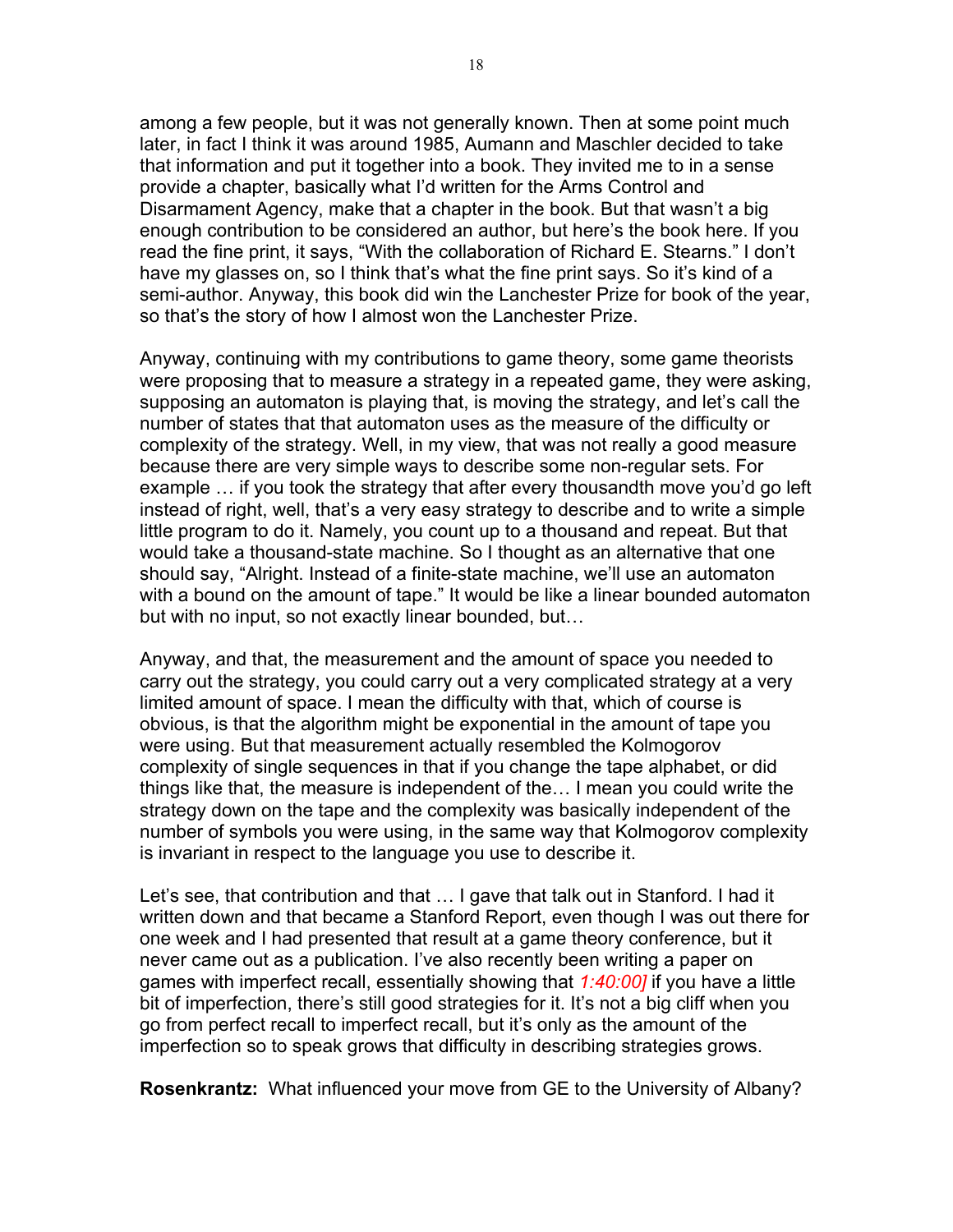**Stearns:** Well, the first thing was that the culture at GE was changing. When I first got there, all the money came from in effect taxing the components of the company and then they would say, "Go do something interesting." But more and more, they were asking you to find components of the company that could support your work or asking you to get government contracts. The freedom was slowly being whittled away. I think that happened not only at GE but on research labs around the country.

Okay. Second of all, I thought, now that I've done all this work, I have something I can contribute to teaching. The prospect of teaching now became more interesting. Also, I did teach a database course at RPI for a semester to verify that I could teach and have some feeling as to what teaching would be like.

**Rosenkrantz:** Was it compilers or databases you taught at RPI?

**Stearns:** No, it was databases. I also taught compilers some time earlier at Union College.

Then the university offered me a very attractive position as a leading professor with a salary which was essentially the same as what I was getting at GE, and I wouldn't have to grovel my way up the academic ladder from assistant, associate, that route. And it was easy to switch to the university because it was an easy commute from where I was living. And of course Dan, you were there, which was attractive. It looked like the department there was up and coming. For all those reasons, I switched.

**Rosenkrantz:** At U. Albany, your work with Harry Hunt introduced the notion of power indices for hard problems. This was a precursor to subsequent work by other researchers on notions such as the exponential time hypothesis. Can you tell us how work on power indices came about?

**Stearns:** Well, in general, Harry Hunt's research, three things that are very important to him. One is to prove things with using as few assumptions as possible so it has the widest possible applicability. The second is to make your reductions as efficient as possible, that is as small a size as you can, so that the implications for hardness are stronger. And third, try to make your reductions go onto natural subsets that might occur in practice, so you're really proving something hard. And this work was kind of in line with that philosophy. We defined the power index of a function. For example, 2*<sup>n</sup>* was called power index 1 and 2 to the square root of *n* was called power index ½, and so forth.

Then we noted that if you assumed that the power index of SAT is 1, which we call the "satisfiability hypothesis", then according to the size of the reduction you made, you could make conclusions about the complexity of the thing you were targeting. For example, the partition problem. The reduction from SAT to the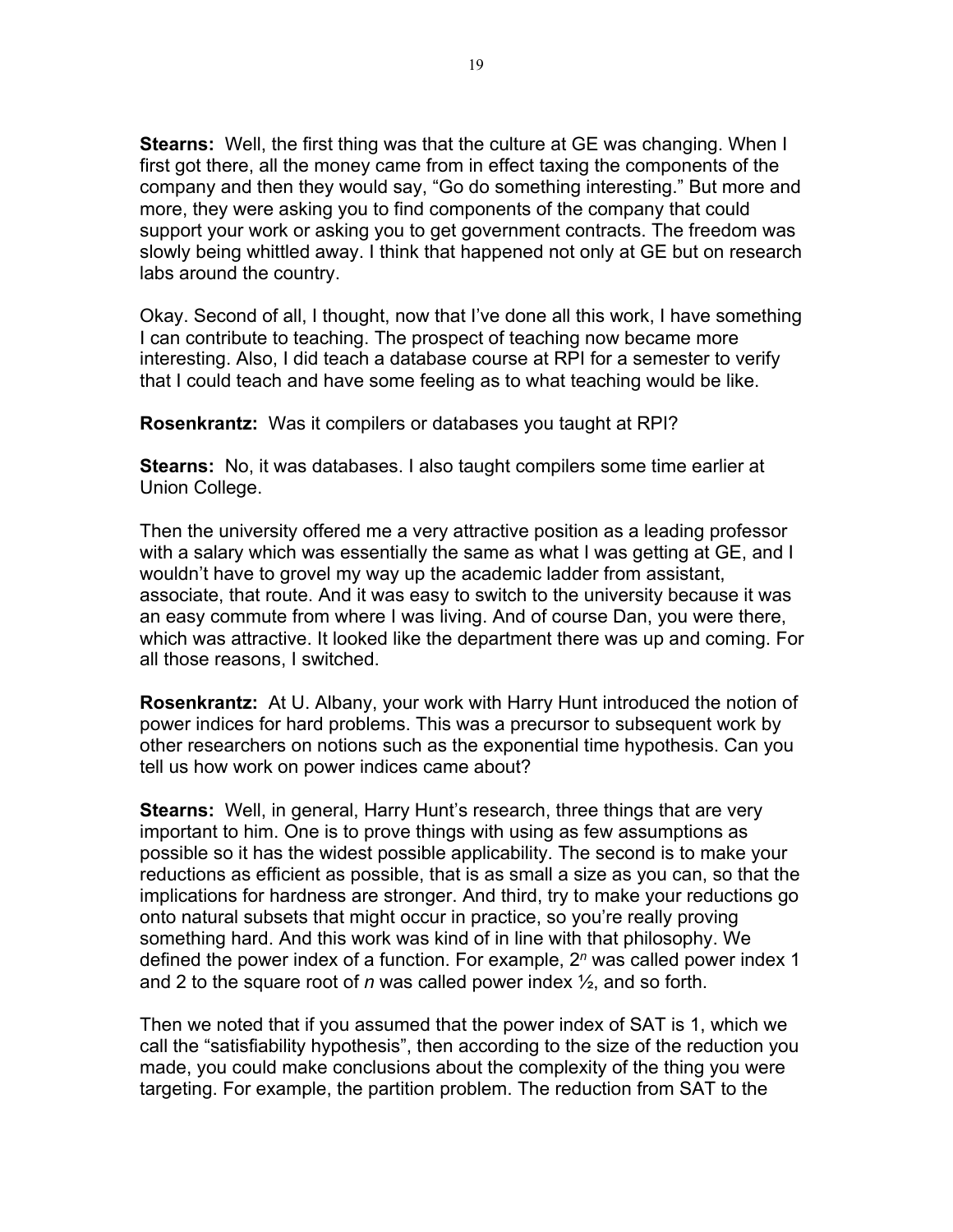partition problem, as originated by Karp, is  $n^2$  in size. That is, given the SAT problem, it maps it onto a partition problem, which is *n*2. That means there's a match between the size of the reduction and its implication for hardness, and the algorithm that we have. I mean there's no wiggle room there unless you can do SAT better.

The suggestion we made is that if the conclusion you draw from your reduction doesn't match the best algorithm you know, then there's room for improvement, either improving, improving your look for a faster algorithm or look for a better reduction. Those are the two ideas of using that notion, one to talk about the implications of your reductions according to size and the other suggests where you should look for improvements either in the algorithm or the reduction.

**Rosenkrantz:** At UAlbany, you also worked with Harry Hunt on algorithms for combinatorial problems by exploiting subproblem independence. Can you describe how this work came about?

**Stearns:** Well, again, looking for cases and situations where the structure of the problem gives you improvements over the general algorithm. And we looked at satisfiability, and we looked at it as an algebraic problem. That is, you want to evaluate the sum of products over a ring and the conditions that would make it go through, that is, which would make dynamic programming go through are distributive and commutative laws. Then we called it "channelwidth" because that is the amount of information you need to pass from one subproblem to another.

Now these same ideas can be attributed to treewidth, but our thinking was that these things were more naturally described as sum-of-product problems. Of course, treewidth became… people published problems in treewidth by saying, "Oh. Well, for a bounded treewidth, this is polynomial," which is actually a consequence of the idea *[1:50:00]* that the problem can be solved by nonserial dynamic programming. Of course, if you say this problem can be solved by nonserial dynamic programming, that's not as sexy as polynomial for bounded... Perhaps we could have gotten more notice by presenting it that way.

Anyway, this algebraic approach did lead to some other, a couple of other papers. One is we showed how this could be extended to quantified formulas. The second, we showed how, if you have something that can be done nondeterministically in sublinear space and in linear time, that that can be explained entirely in terms of channelwidth. That is, all those problems could be reformulated as SAT problems with limited channelwidth.

**Rosenkrantz:** You also worked at other problems with Harry Hunt, such as the complexity of simple Boolean formulas and using algebra to characterize the complexity of problems. Can you tell us about this work?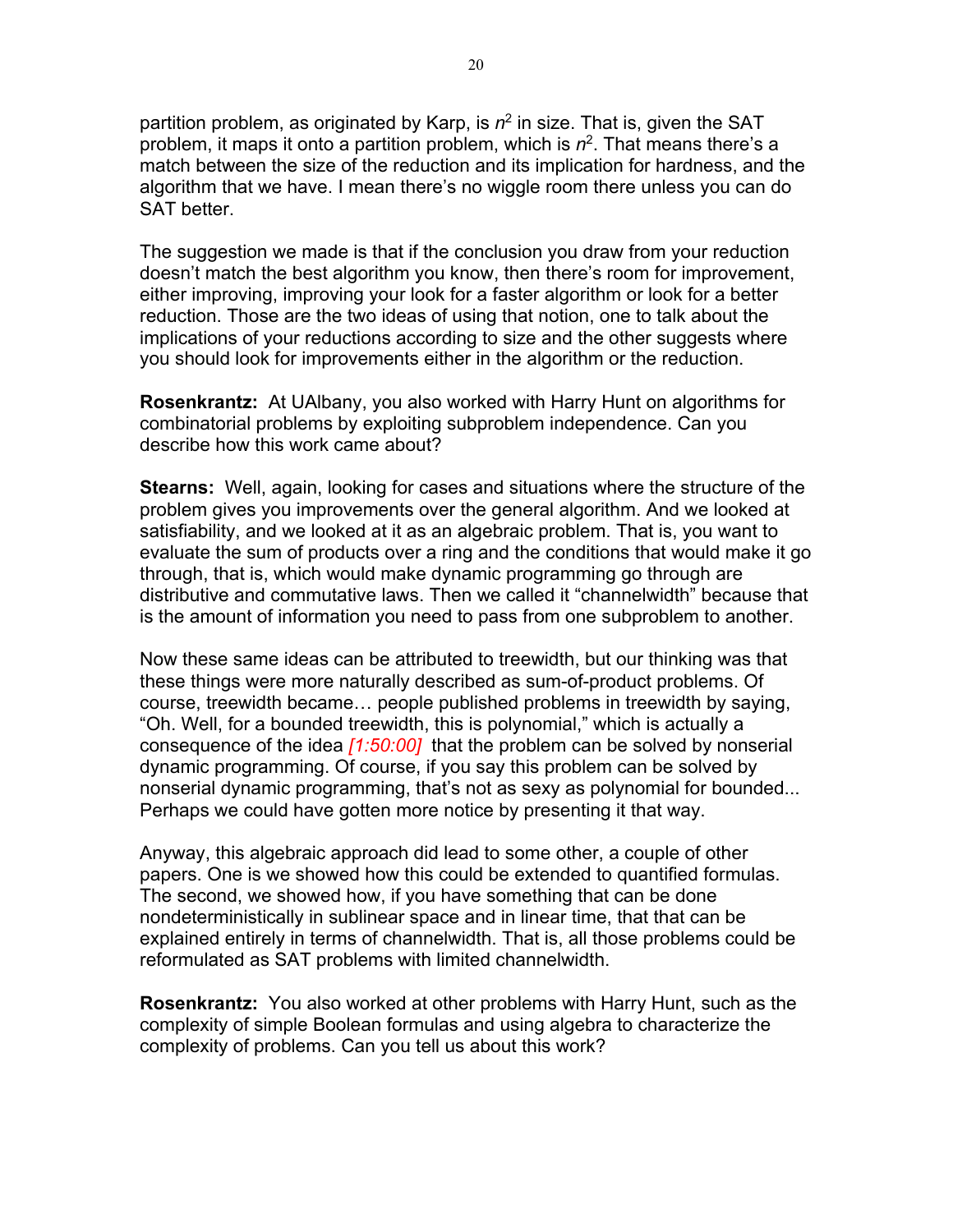**Stearns:** Well, again, that fits into Harry's basic philosophy of making sure that your reductions go to natural subsets. In the case of the Boolean formulas, we considered equality of two Boolean formulas and containment, and the results were of the form "Well, the difficulty is hard even if the variables only appear once on each side, and one side is a CNF and the other side is a DNF of… two levels of CNF… of DNFs." So the idea that these are the simple formulas, ones that are more likely to occur in practice. And the other work, again trying to achieve the most generality for results, they all kind of fit in that rubric.

I should add that during the time I was chairman, this was very helpful to me to work with Hunt. Otherwise, I might have stagnated.

**Rosenkrantz:** Can you talk briefly about your PhD students at UAlbany and the nature of your interactions with them?

**Stearns:** Yes. There were a couple students that come to mind which I worked with Harry Hunt advising. One was Venkatesh, or "Venky" for short. He did things like investigating planar problems and why that might be easier and how treewidth would apply to those. The other student I worked with Harry on was Madhav Marathe, who was interested in, among other things, the complexity of hierarchically presented problems. The nature of the interactions, Harry did a lot of the interacting with these students and I was mainly following his lead.

There were other PhD students at the time which I served on their PhD committees and who worked with combinations of faculty members. I know you and Harry had several students.

Then there was Tom O'Connell much later, who was interested in game theory. He worked on some implications of limited information and mechanism design, showing that even under very simple conditions, mechanism design led to some very hard problems.

**Rosenkrantz:** Can you tell us about the courses you taught at UAlbany?

**Stearns:** Let's see. I taught the theory course many times, both to graduates and undergraduates. I did teach discrete structures once or twice before it got so big. I taught databases and algorithms. I also taught the introduction to computer science for non-majors, and that was a giant course. I figured I should contribute along with other faculty members at teaching something large. The advantage of that course was that it was taught in the language BASIC, which was the language I knew, so I didn't have to learn the latest version in the ALGOL, C, Pascal, that sequence.

**Rosenkrantz:** For some time now, you've been working on the topic of discrete graphical dynamical systems. Can you discuss this work?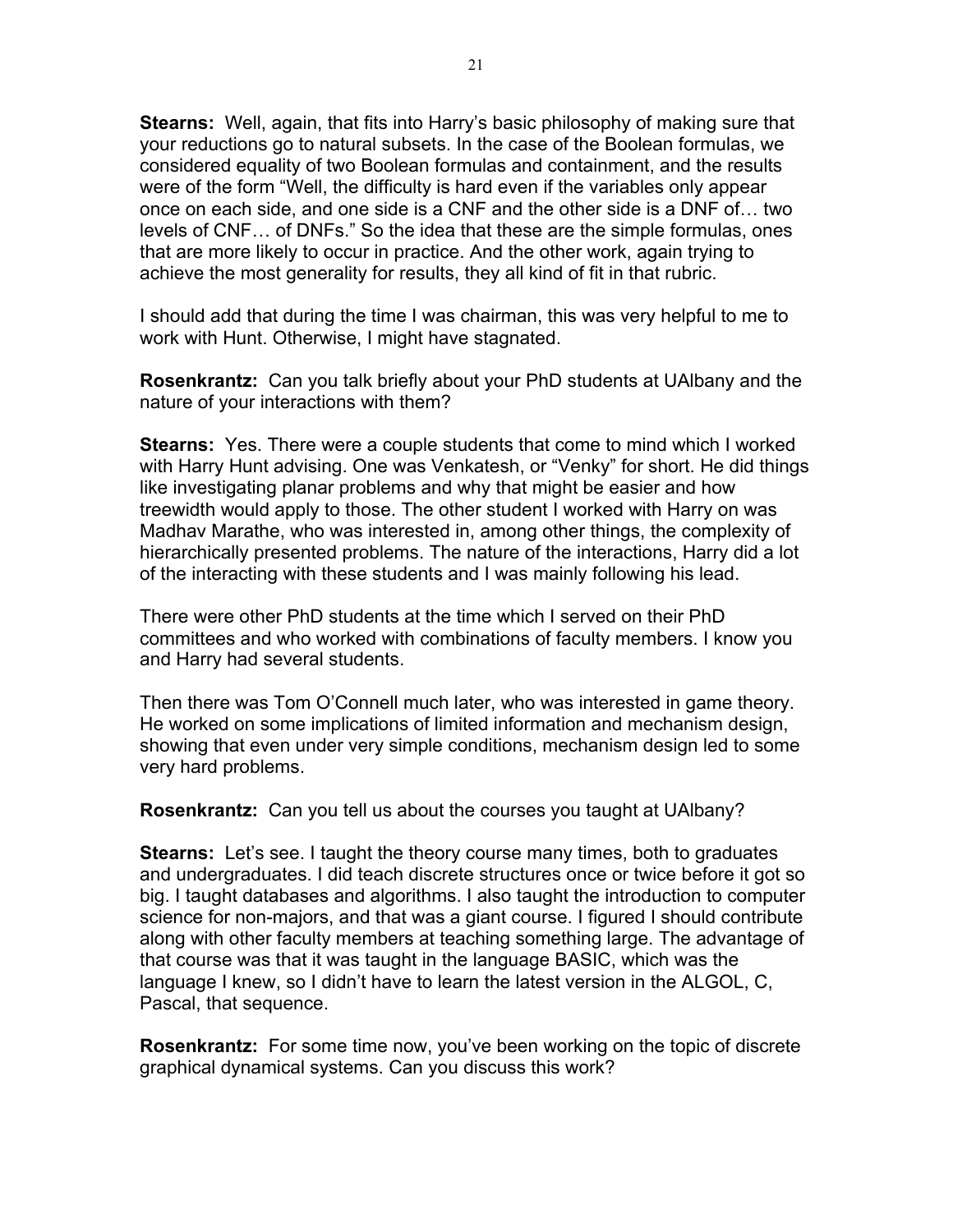**Stearns:** Yes. This is a project that our former student Madhav Marathe has been leading, getting financial support for. I was invited to join as sort of a subcontractor on this work. Then it leads to some challenging problems like "What are the consequence of the nodes in this network, that they have certain kind of functions? What are the implications of those functions? What happens in the course of operations as these networks proceed from one time to another. What can you say about the overall flow of information and the changes to the configurations?"

**Rosenkrantz:** What other problems have you been working on since you retired from UAlbany in 2000?

**Stearns:** Well, I mentioned that I was currently working on, I'm writing a paper on games with imperfect recall, which… It involves… I've always been kind of interested in how information relates to game theory. There's difficulty in dealing with these things in that the… the information is valued. You might say two pieces of information *[2:00:00]* which are very similar are … that not so… The distinction is not important, so having to … I finally sort of figured out how to handle this problem where strategies have to be correlated and you like to have … I guess it's another way of putting it – how much correlation you need for a particular game in order to have an optimal strategy.

**Rosenkrantz:** You published a paper with your father. Can you tell us how this came about?

**Stearns:** Yes. My father was an expert on color. He worked for American Cyanamid in the branch that produced dyes. In particular, the problem of matching colors. That is when you take a swatch of paint to the store and say, "Match this." How is that done? In fact, he wrote a book on that subject and he also actually did write a system, an early system to do this for Benjamin Moore, the paint company.

There's a certain need for interpolation and extrapolation in the calculations. That is, when I take the swatch to the store to match the color, they sample it. It maybe would take 20 samples at different wavelengths. Well, the method, the standard method, maybe the supposedly accurate method would require that you have a lot more measurements. So you had to take these measurements from the measurement you've taken and you have to extrapolate what that function looks like. By "the function," I mean really the spectrum of the color sample that you're looking at.

So we had discussions on how to do that interpolation and that extrapolation. It's not very deep mathematics, but it's quite useful.

**Rosenkrantz:** What's your opinion about the P versus NP question?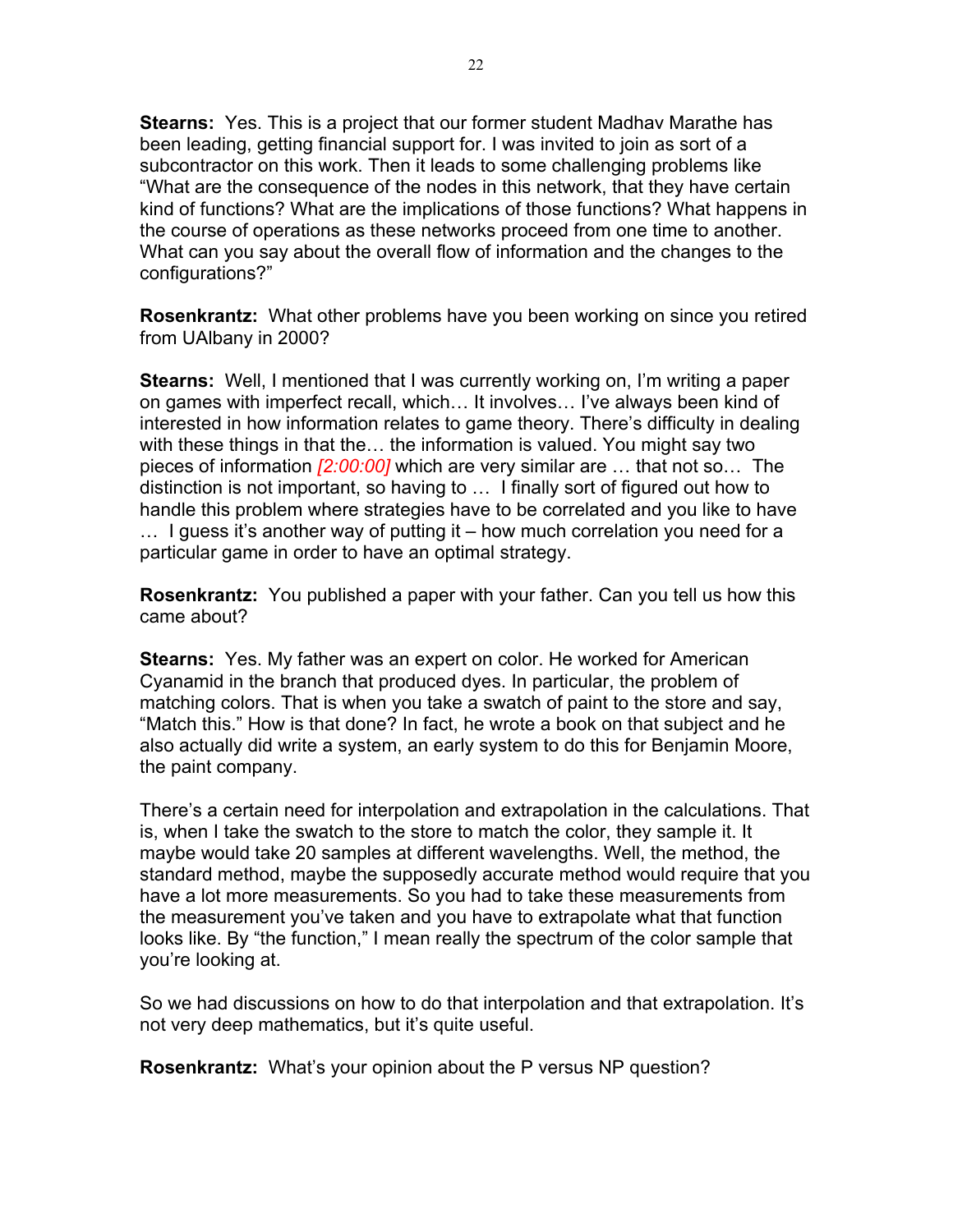**Stearns:** They are definitely different. I guess the question is when will we ever get a proof that they are different? I am very… I mean I wonder if we ever will get a proof. I mean if I give you a Turing machine for example and say, "This is solving satisfiability," how would you know? I mean if you want to show that no such machine exists in polynomial time, I say, "Well, supposing you do have a machine." Well, what can you ever say about such a machine? I mean the Turing machines are really inscrutable, so try to say anything about what an arbitrary machine is doing is basically undecidable. Of course, depending on how you phrase the question.

The problem really gets back to Turing machines. You have a nondeterministic Turing machine and you want to make a Turing machine which does the same thing. That means to some degree the Turing machine has to anticipate what the nondeterministic… Somehow it has to condense the operations of the nondeterministic machine to some degree. I don't know how that… I don't see that being done. So it's a very hard problem and may never be solved.

**Rosenkrantz:** Can you tell us about the theory conferences of the '60s that evolved into FOCS and STOC in later years, and more generally how did conferences come to play such a large role in the culture of computer science?

**Stearns:** Well, at the outset in the early '60s, people who were doing theoretical computer science was a small community. I mean you can argue a little bit about "What is theory?" and sure, you can point to… people say, "These people doing AI, they weren't part of the conference," and so forth. But the conference really, which was then called Switching Circuit Theory and Logical Design, was the place where people interested in theory got together and exchanged ideas. At that time, the proceedings that were being put out were really almost full papers. The program committee would select the papers maybe half would get in or something, I don't remember statistics. But once the proceedings got out, that was practically a publication in the sense that most people who were interested had access to it. For example, Cook's paper was never published outside the conference proceedings.

Well, as time went on, these things got bigger and bigger and more topics became… there were more papers on the same topic. For example, languages. There were more and more papers on languages, a lot more than could possibly be accepted, so the special interest group POPL was spun off of that. The databases got… when they grew, that was also spawned off.

Well, there I should say, besides the switching theory and automata theory, Switching Circuit Theory and Logical Design, which changed names a couple times until it became FOCS, the Foundations of Computer Science, a second conference was started so that there would be a conference in the fall and one in the spring, the other one being STOC. One was sponsored by the ACM and the other by the IEEE, the engineering society, to accommodate more papers. Those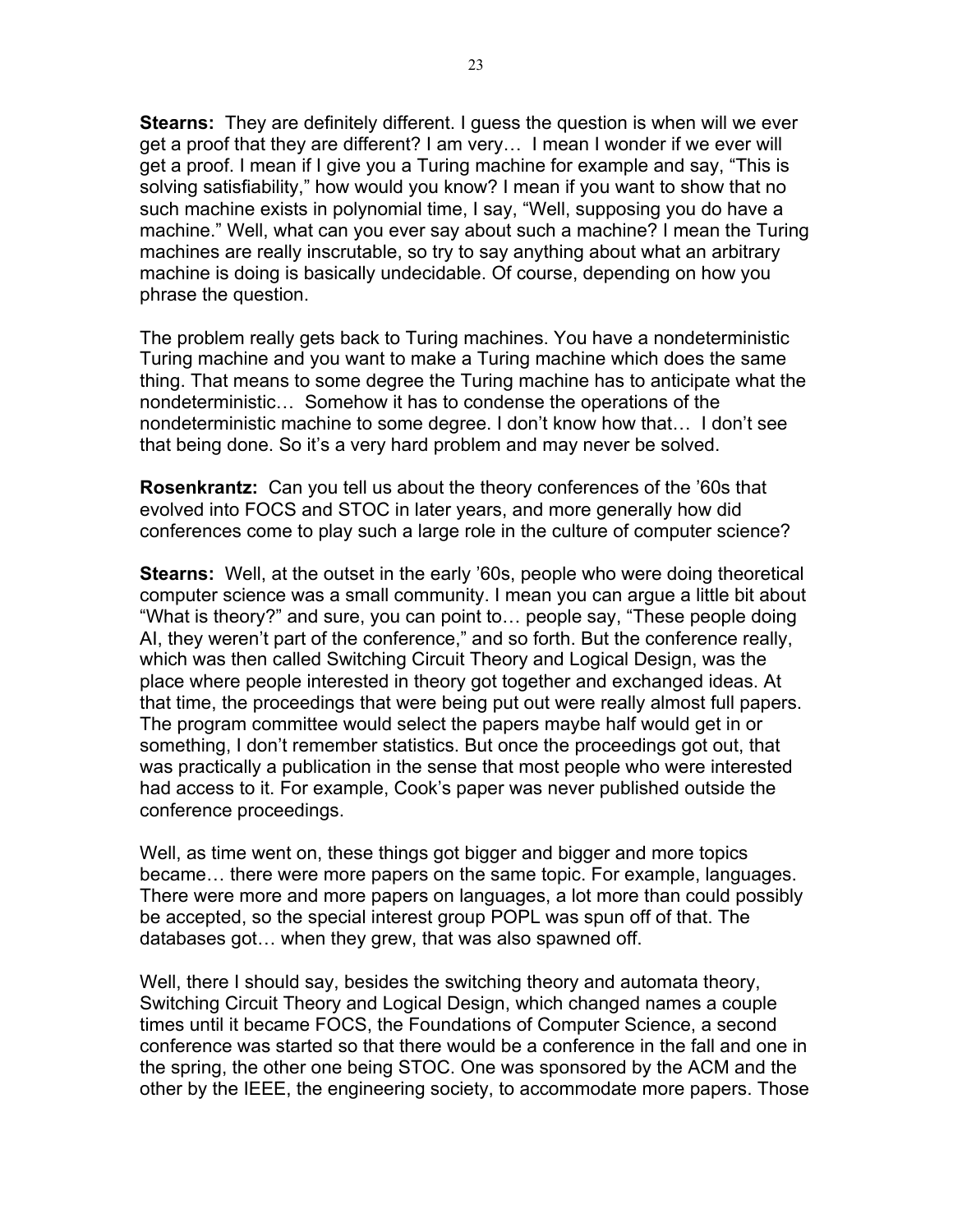two conferences were really the spawning ground *[2:10:00]* for a lot of spin-offs from that. In some sense, the development of computer science can be measured by the growth of these conferences and the spin-offs they produced.

**Rosenkrantz:** What are your views on the development of computer science?

**Stearns:** Well, I have a theory that somehow things are driven by the hardware available. When I first started out at GE, we were working on a Teletype. After a while, we had little terminals which would display characters. But with development of more and more computing, more sophisticated terminals, then something like Windows became possible. I mean suddenly there was enough computational power to do some very sophisticated graphics. I think as now things in artificial intelligence which seem to be things that are computationalheavy and now can be done. So in some sense, we're being driven by the hardware. Of course, it's obvious larger and larger problems are being handled … and lessened … These are not as amenable to theoretical analysis as some of the other things. I mean they have programs to learn to play games. The programs learn and no one really understands what they've learned, only that they're playing well.

So I don't have a grand vision as to what happens. I mean there are developments that really amaze me, like when I Google something and things instantly… how often it comes up with relevant papers and references.

**Rosenkrantz:** Do you have any advice for young computer scientists?

**Stearns:** Well, the first piece of advice is to do what you love. When I was at the Heidelberg conference, there was a young researcher going around asking people to… she had something like an autograph book, saying, "Write down… I want your signature and I want your advice." You know, "Say something." I said, "Do what you like," "Do what you love," or something. She said, "Well, that's what everybody's saying." Sure enough, some of the… I asked her, "Show me what some of the others wrote," and they wrote some of that.

Second thing is picking the right model. And the third thing is to think top-down. Now earlier in this interview, I mentioned the work with Hennie and how I started thinking, "Well, how can I take these two ideas, these two approaches we have and merge them," and gradually that idea was refined. You should do what you love, be sure to work on the model to get the right model, and think top-down.

**Rosenkrantz:** Looking back, what turning points and major decisions affected your life?

**Stearns:** Well, I mentioned things as we kind of went along here, that things just happened to *me [chuckles]* kind of without too much planning. Suddenly thinking about Carleton. Having the visit of Kemeny, which persuaded me to go to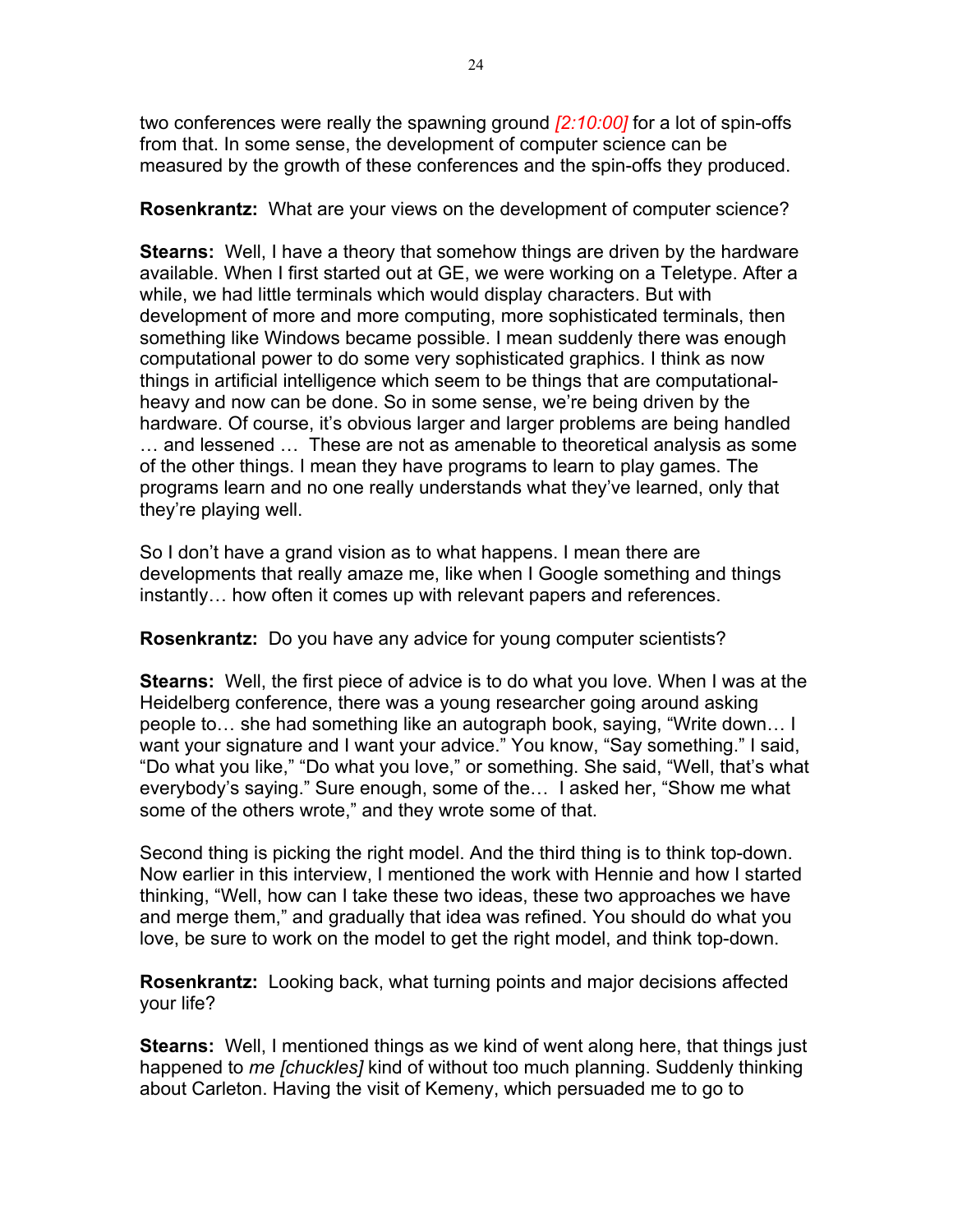Princeton. My friend Roger suggesting to GE that they hire me. And things like that. So I don't… The only real decision I made I guess was to switch from GE to SUNY.

**Rosenkrantz:** What have been your interests outside computer science?

**Stearns:** Several I could talk about. First is in dancing. When I started at graduate school, there was a folk dance group, a very active one. I tried that out and found it good exercise, stimulating, and sociable. And I continued. When I got to Schenectady, I continued folk dancing with a group there. After dancing there a year, a young woman caught my eye, came, and after a year's courtship, I married her. Meaning my wife Charlotte, of course. We married in '63, and so that's 54 years we've been married. So that was a very happy occurrence.

As the folk dance group kind of faded, we started doing contra dancing as well, and finally mainly contra dancing. After that, we got interested in English country dancing, which I don't know if you've watched a film, a Jane Austen film like *Pride and Prejudice*. You'd see that kind of dancing there. Now that I've slowed down a bit, I can't make moves as fast, the contra dancing is now out, but I can still do the English dancing because it's slower and emphasis on grace and being in tune with the music rather than stomping around, and we've gone back to some international folk dancing. So that's been a lifetime hobby and joy.

Another activity, when I was young, like in high school and even before that, I got very interested in chess. My father took me down to a chess club when I was in seventh grade, and I played in that chess club for… I was the only kid in the club, but I did that for six years and became somewhat proficient. I did far less of that when I got to Carleton and even less, hardly at all, very little since then.

In the meantime, I'd been playing bridge at home. At Princeton, I started playing at a bridge club there. I've been playing bridge fairly regularly since then for a number of years. We were just in a small group of couples who got together. Since then, I've started playing in club games as well, gone to some of the national tournaments and achieved the rank of Silver Life Master, where if you know the scheme of things, it's not really very far up on the different ranks. *[2:20:00]*

Then in the early '70s, when McGovern was running for president, I got kind of interested in politics and sort of figuring I should do something when I was invited to join the Democratic committee, which I did. And got involved in some political infighting there and became chairman of the party. I was party chairman in Niskayuna well, first for four years and then later for another stint of a little longer. I've always felt it important that, you want to do something for society's benefit, you ought to work on that.